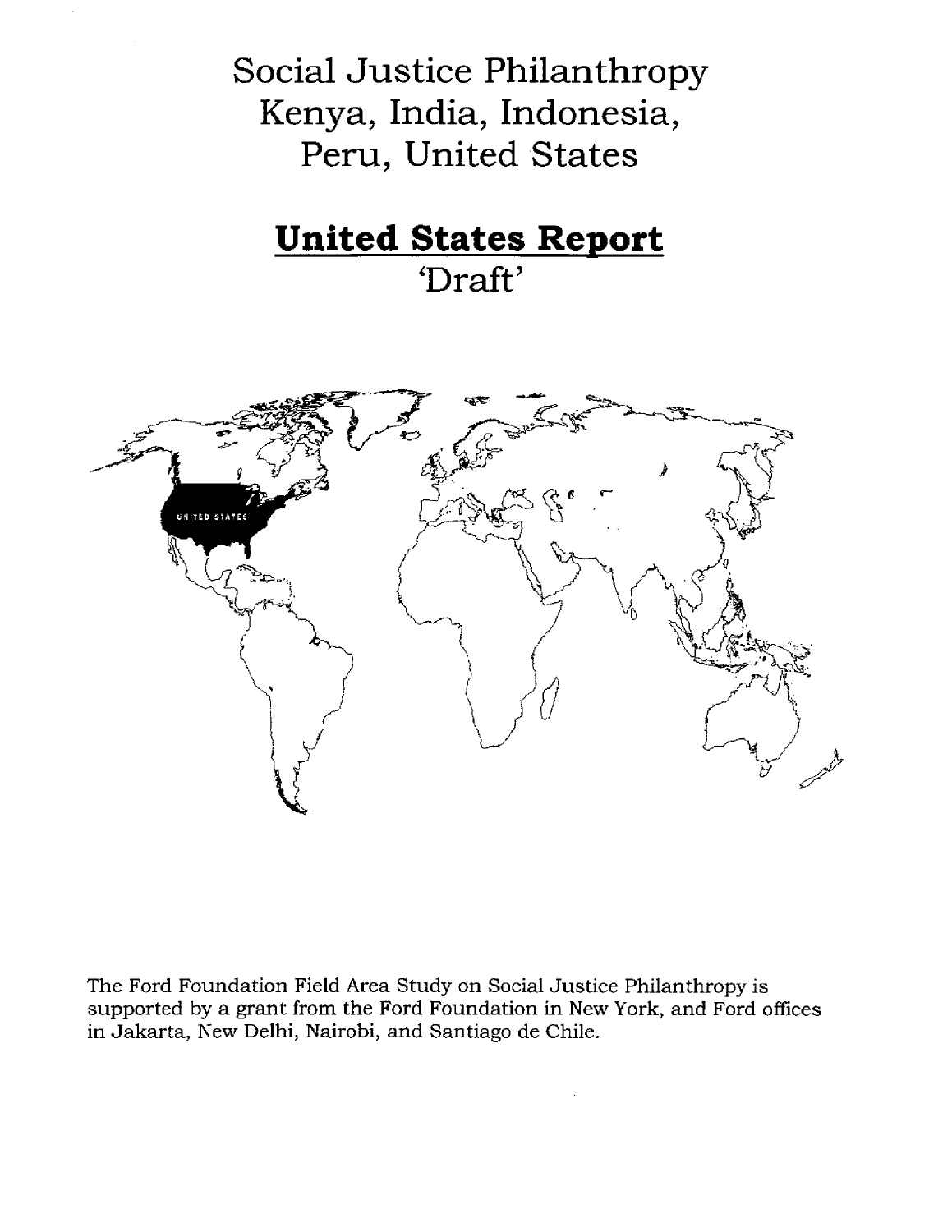# **Draft Report on The Challenge of Change**  *Social Justice Philanthropy in the United States*

Paul Attewell, Leith Mullings, Juan Battle, Eugene Miller, and Claudine Pied<sup>[1](#page-1-0)</sup>

# *TABLE OF CONTENTS*

| I.   |                                                                                  |
|------|----------------------------------------------------------------------------------|
|      |                                                                                  |
| Π.   |                                                                                  |
|      |                                                                                  |
|      |                                                                                  |
|      |                                                                                  |
| III. |                                                                                  |
|      |                                                                                  |
|      |                                                                                  |
|      |                                                                                  |
|      |                                                                                  |
|      |                                                                                  |
|      | (1) The Centrality of Program Officers as Grant Champions and Decision-Makers 20 |
|      |                                                                                  |
|      |                                                                                  |
|      |                                                                                  |
|      |                                                                                  |
| IV.  |                                                                                  |
|      |                                                                                  |

<span id="page-1-0"></span><sup>&</sup>lt;sup>1</sup> The authors also wish to thank Miriam Abramowitz, Colin Greer, Jeffrey Krehely, Ricardo Millet, and Elsa Vega-Perez for reading and commenting on an earlier draft of the study. We value their contribution, but take full responsibility for the report's findings and recommendations.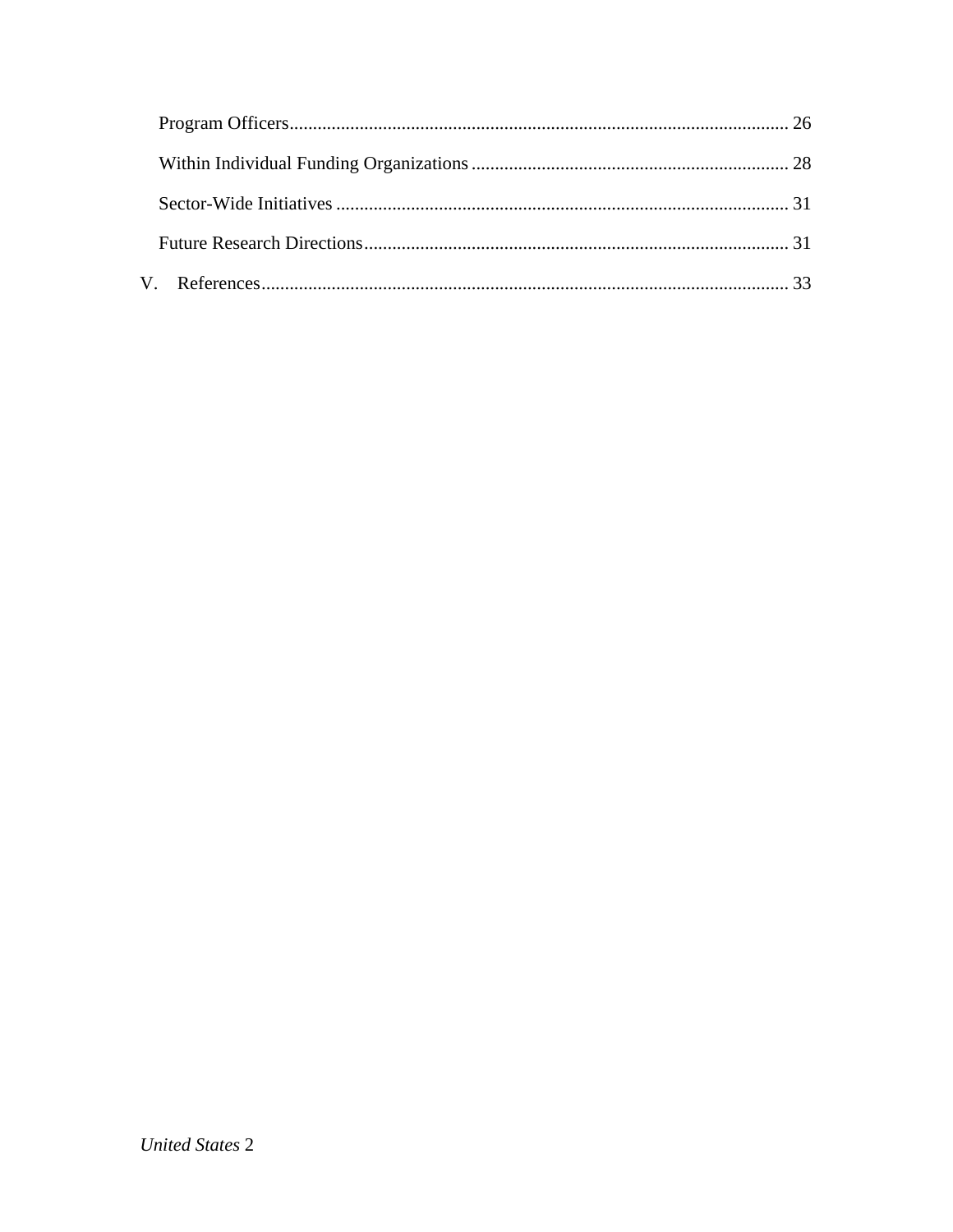## <span id="page-3-0"></span>**I. INTRODUCTION: THE MEANING OF SOCIAL JUSTICE PHILANTHROPY**

For many years, philanthropy has responded to the needs of individuals suffering from material and social deprivation by assisting individuals directly, or by funding service agencies to aid them. However, there has long been a perspective that looks beyond the conception of philanthropy as charity, and beyond an emphasis on service provision to individuals. That viewpoint seeks to address the root causes of human suffering rather than (or in addition to) serving the immediate needs of affected individuals. One version of this practice has come to be known as social justice philanthropy (SJP).

In seeking the root causes of material and social deprivation, some scholars point to a lack of resources (inadequate access to jobs, housing, health care, education, and a healthy environment). However, the social justice perspective suggests that when a group or community lacks access to these resources, the deprivation often stems from that group's exclusion from important economic, social, and political institutions in society. Marginalized groups may lack certain legal rights, experience social or economic discrimination, or lack an effective voice in public affairs, making them highly vulnerable.

From the perspective of the disadvantaged group, their members' suffering is a consequence of injustices in the social and economic arrangements under which they live. In response, members of excluded groups form organizations, some dedicated to ameliorating deprivation by providing services to the community, while others take on the character of social movements, voicing the community's grievances, organizing the community around a change agenda, and seeking legal and institutional changes aimed at improving the group's position. In principle, SJP supports these kinds of efforts by excluded and oppressed groups to obtain social justice within their societies.

In theory, SJP grantmaking organizations underwrite organizing efforts and institutionbuilding within groups that have been marginalized. Social justice philanthropy may assist social movements that promote social change aimed at reversing social exclusion or economic disadvantage. In addition, SJP grants may support legal efforts by marginalized groups to advance their rights.

Countries differ widely in terms of the type and extent of social exclusion and discrimination (Darity and Deshpande 2003). Despite those local variations, according to a study by Barry Knight (2003), staff members in philanthropic organizations worldwide share a high degree of consensus on the general kinds of activities they associate with the term "social justice philanthropy." These include:

- addressing shortages of basic needs (food, clothing, and shelter);
- redistributing power;
- transforming values in favor of diversity (race, gender, caste, etc.).
- building strong community capacity, so that people have the power to act; and
- increasing public participation in decision making.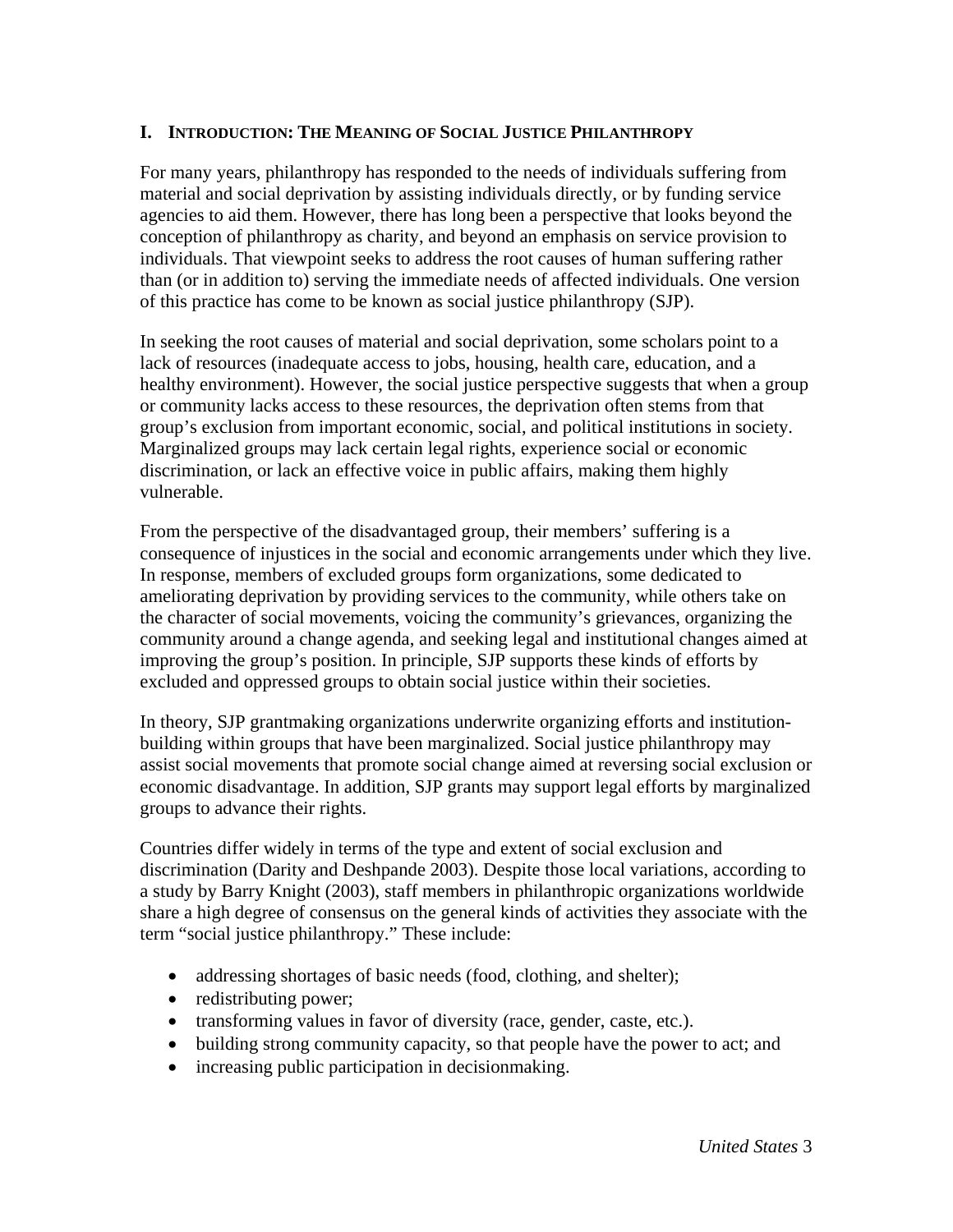<span id="page-4-0"></span>The contrast between more conventional philanthropy and the SJP approach is captured by two slogans: "change not charity" and "participation not patronage" (Milner 2003).

# **The SJP Focus of this Study**

This concept of social justice philanthropy is coherent and clear, but it is an expression of an ideal or a vision, rather than a description of philanthropic practices that are actually happening. There is likely to be a gap between SJP in theory and SJP in practice. For example, Knight suggested, and our present research confirms, that organizations run by marginalized groups often mix service provision with advocacy, using the former as a springboard for community empowerment or social movements. Philanthropic activity that on first impression appears to have a traditional service-oriented purpose may, on deeper inspection, turn out to have a social justice dimension as well. Already, then, the clear-cut contrast between conventional philanthropy and SJP begins to blur.

Realizing that social justice philanthropy was a concept only partly realized in practice, the Ford Foundation commissioned several studies of SJP around the world, in order to understand the present extent of SJP, to identify barriers to greater SJP activity, and to identify factors that might facilitate more SJP funding. This document describes one of those research studies. It reports the results of qualitative research into social justice philanthropy among a limited number of grantmaking organizations located in the United States. Before presenting the analysis, it is important to note the larger context within which our study takes place.

The grantmaking sector in the United States is old, large, and well endowed. The modern foundation dates back to the first endowments of private funds for public ends undertaken by the industrial magnates of the early twentieth century. Currently there are approximately 65,000 foundations of varying and sometimes overlapping types (public, private, grantmaking, operating, independent, community, family, and corporate) with a total endowment of over \$435 billion (in 2002). In 2004 foundation grants accounted for a little over 10 percent of all giving in the United States or \$26.3 billion. Arts, culture, and education account for almost 40 percent of these gifts; health, human services, and religion another 33 percent; environment and international issues 12 percent, and the umbrella category public-society benefit slightly under 16 percent.<sup>[2](#page-4-1)</sup> Social justice giving is calculated within public-society benefit and is estimated to be between 2 to 3 percent of total giving.<sup>[3](#page-4-2)</sup> Despite the relatively small amounts involved in social justice funding, notable accomplishments have been achieved, underscoring its significant potential. This study does not chronicle those accomplishments, though some deserve mention: recent initiatives include the funding for grassroots organizations to attend the United Nations

<span id="page-4-1"></span><sup>2</sup> *Giving USA 2004*, pp. 72-883.

<span id="page-4-2"></span><sup>&</sup>lt;sup>3</sup> Foundation Center's Statistical Information Service (www.fdncenter.org/fc\_stats) "Aggregate Fiscal Data by Foundation Type, 2002 (National Level)." *Giving USA 2003*. Estimates on the size of social justice philanthropy come from a number of sources including Community Shares USA and Changemakers. See also remarks of C. Harris at CUNY Center on Philanthropy and Civil Society, April 2002.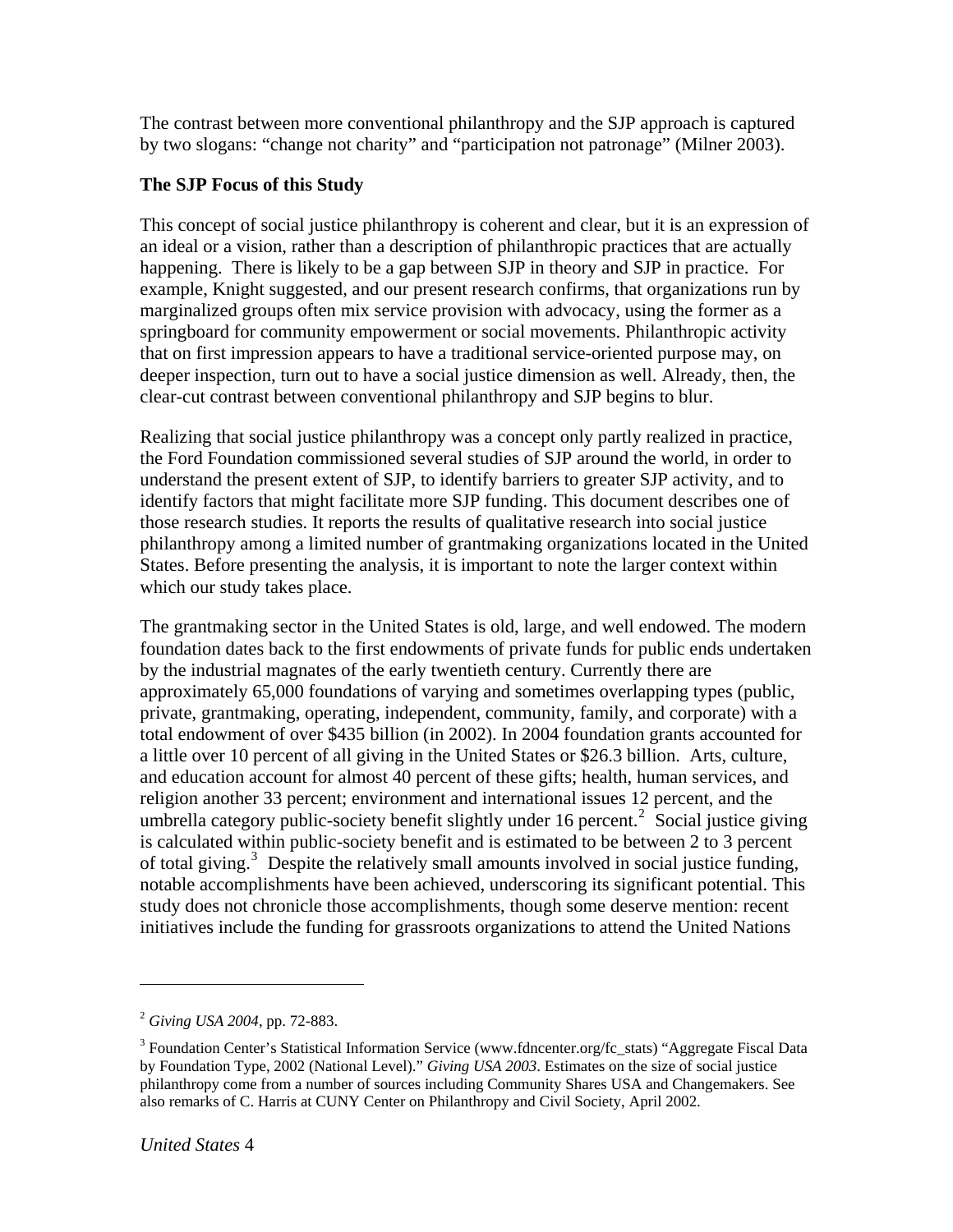<span id="page-5-0"></span>World Conference Against Racism, funding for the Living Wage, and the Coalition to Defend Public Education, among many others.

Social justice philanthropy, as understood in this report, is designed to address root causes of social problems and often represents the most progressive segment of grantmaking. Thus at the outset, in examining social justice giving by foundations, we are looking at a small piece of what is, in comparative perspective, a large pie. Our research is therefore focused on a rather unusual type of philanthropic activity, but one which we believe is important and worthy of special study. Our goal is simultaneously to study how social justice funding currently occurs, to examine the factors that limit its size, and to identify how SJP might be increased in the future.

However, SJP is not the only type of institutional giving with a clear advocacy agenda. Though a systemic examination of the operation of conservative foundations falls outside the scope of our work, it is necessary to mention their work around public policy and social change. Not only do conservative foundations articulate a clear political agenda, they, on a range of issues, have effectively framed the terms of debate. Explanations for the policy effectiveness of these foundations include their willingness to provide grantees with long-term support, often available for operating expenses; a cohesive funding approach focused on an agreed set of policy goals; and an integrated lobbying public relations strategy (Krehely, House, and Kernan 2004). Interestingly, the high priority placed on public policy work is as decisive a factor in the effectiveness of conservative foundations as the total amount of funds expended for these purposes (Rich 2005). It may be useful for SJP funders to carefully examine the long-term strategic vision under which conservative foundations operate.

The research at hand focused on a subset of funding agencies, those that appeared to be involved in SJP efforts in the United States *and that included some attention to racial and ethnic groups*. There are, of course, other pertinent dimensions of exclusion and marginalization in the US, including class, gender, and gender-orientation. However, we limited the present research to foundations that had some social justice engagement with issues of race and ethnicity because we judged that gaining an exploratory understanding of SJP in this one important area would be a valuable first step.

Although our selection of foundations required that each include some funding of racial and ethnic groups, this was not necessarily the main focus of funding for the foundations in our sample.

#### **II. METHODOLOGY**

#### **The Object of Examination and Unit of Analysis**

As in any study, this examination into the decisionmaking process surrounding social justice grantmaking in the United States has a particular focus and set of limitations. Foremost it is a qualitative study based on in-depth interviews with foundation personnel including foundation heads, directors, and program officers. It is not a survey and makes no claim to incorporate the organizational operations of even a small percentage of the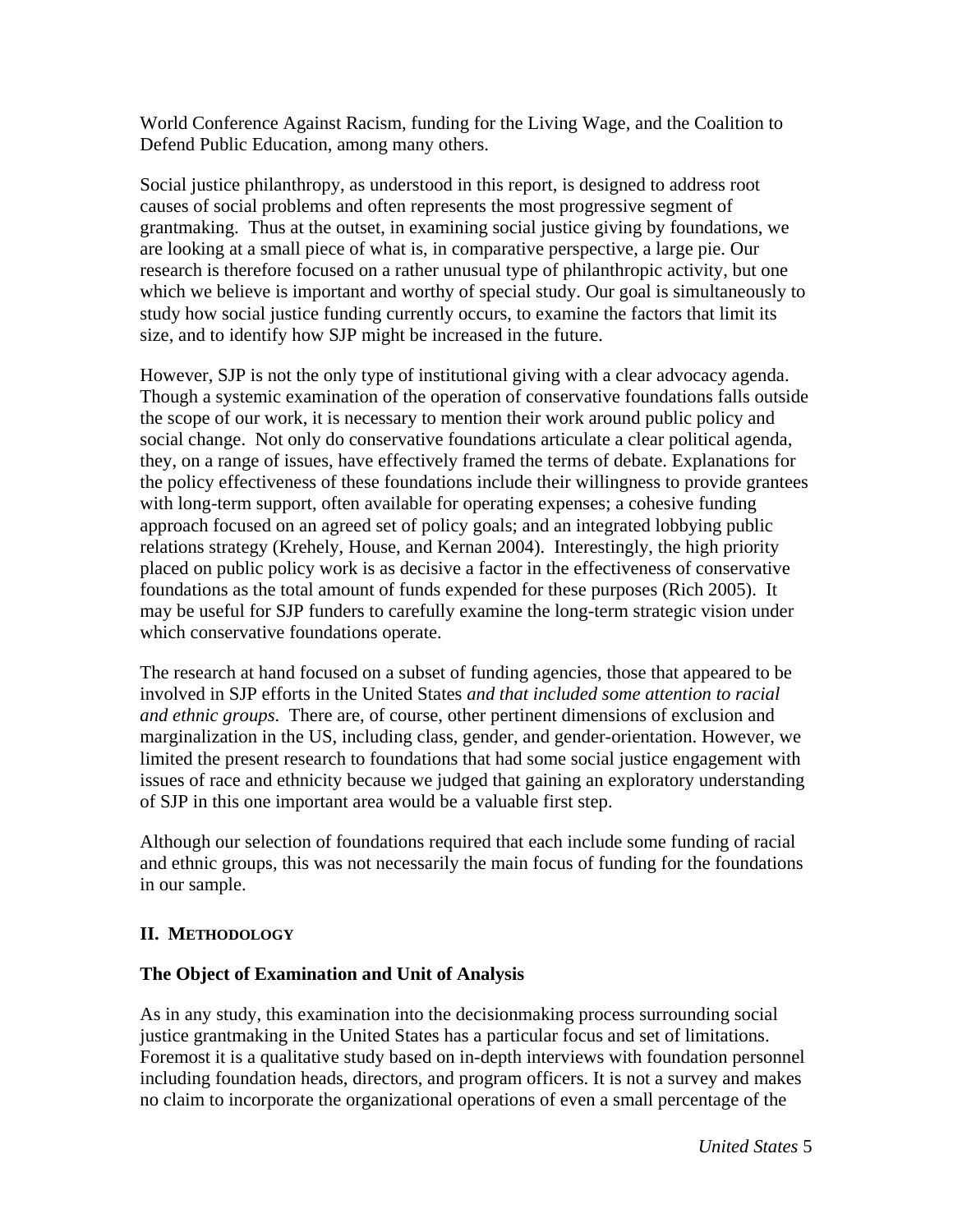over 65,000 foundation in the United States. Nor is it a review of the literature. Rather it is an analysis based on in-depth field research within a small but varied sample. Decisionmaking processes surrounding social justice are nuanced, and often problematic and conflictual. It was our intention to capture some of this complexity through qualitative methodological approaches. In addition to standing on its own, this data can also create the foundation for future quantitative studies.

Beginning with grantmaking organizations with some degree of SJP activity, we sought to identify how these organizations decide whom to fund, how they identify and evaluate potential grant recipients specifically within the SJP area, and how they assess the progress or performance of those recipients after funding begins. We were especially interested in identifying barriers or facilitators to SJP funding, and in discovering what factors currently limit the amount of philanthropic effort in this area, compared to more traditional non-SJP service provision. In sum, our emphasis was on decisionmaking processes within funding organizations, and how these facilitate or retard a social justice emphasis in grantmaking.

Given these goals, our unit of analysis is the grantmaking organization, and our universe consists of all grantmaking philanthropies based in the United States that do some funding that could be characterized as social justice and that to some extent fund racial and ethnic minority communities. This means that our description of the process of funding social justice projects will not be reflective of *all* foundations. In limiting our sample to foundations where program officers are able to do some social justice funding, for example, the report does not illustrate how a social justice grant is funded at foundations that resist all instances of such philanthropy. However, we were able to get some sense of how these issues may be handled at a broad range of foundations because study respondents also discussed their experiences at other foundations.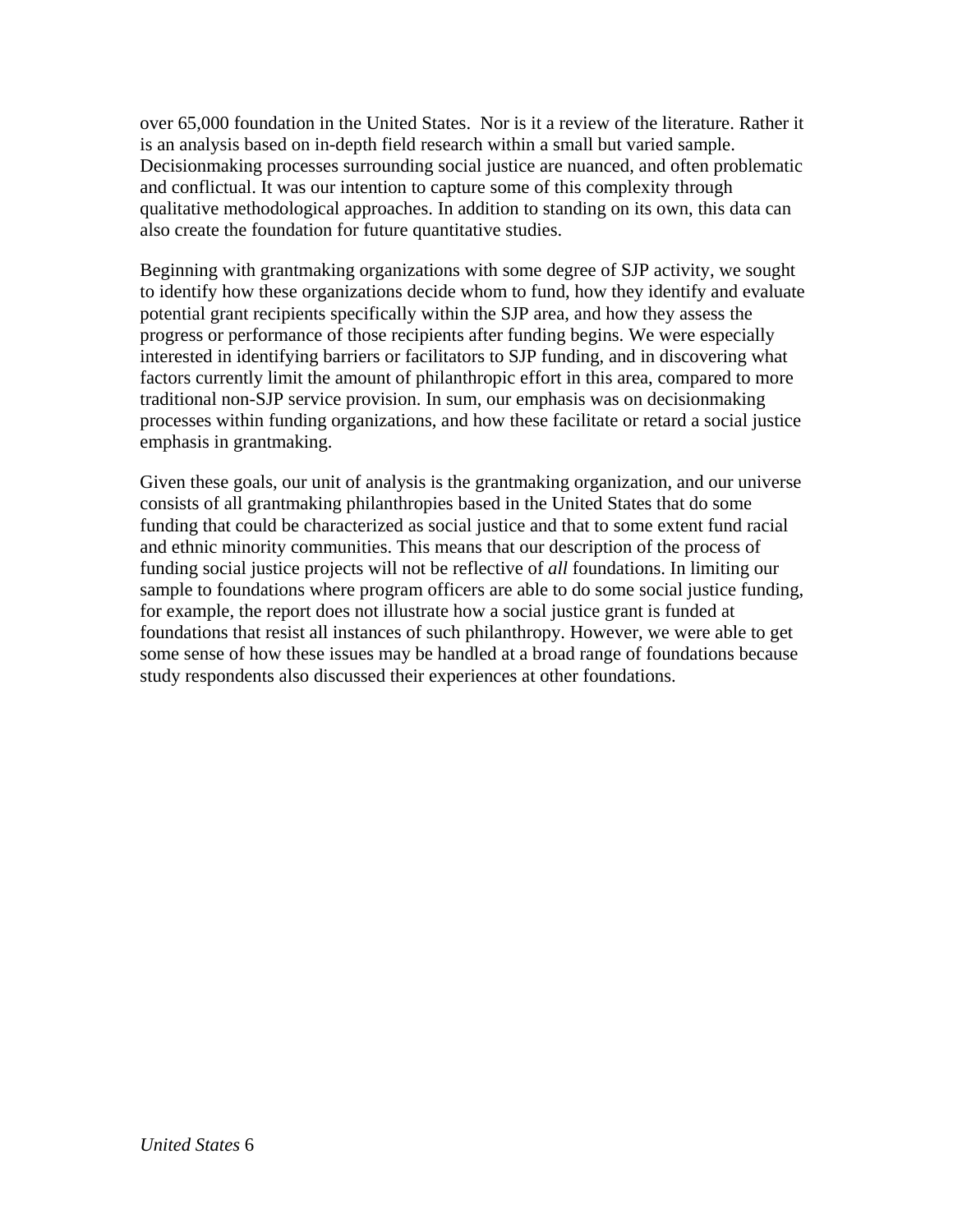#### <span id="page-7-0"></span>**The Sample Design**

Beginning with a list of over two thousand foundations identified by the National Committee for Responsive Philanthropy, as making (to some extent) social justice grants the US team narrowed the list to thirty. We then obtained reports and mission statements from individual philanthropies, and supplemented them by examining foundations' websites. From this short list, ten foundations (and several alternates) were selected to participate in the study. Most were private foundations; however, we included three public foundations to see whether the legal distinctions between public and private foundations were associated with different orientations and practices towards SJP grantmaking. To avoid the appearance of a conflict of interest, the research team did not invite the Ford Foundation to participate in the study.

Specific criteria were used to determine the selection. They were:

- 1. Budgetary parameters (whereas no specific asset level was set, we wanted to include both large and small foundations);
- 2. Regional diversity (we wanted to include foundations that were based in the east, west, and center of the country);
- 3. A specific, but not necessarily exclusive, focus on SJP. In particular, as our research evolved, we felt it would be more useful to examine foundations across a range of social justice funding (some that saw social justice as their primary mandate; others that acknowledge the importance of social justice work and at the same time fund more traditional service provision programs; and still others that may not describe themselves as involved in SJP, but had funded projects we would define as social justice initiatives); and
- 4. Access (we felt that it was important that at least one member of the research team have some level of personal contact with the foundation).

Once foundations were selected, a letter inviting the foundation to participate in the research along with a project description was sent to the foundation president. A member of the research team would then follow up requesting permission to conduct interviews.

Point three above was of particular importance. Of the ten foundations interviewed, several were primarily, if not exclusively, social justice funders (and in effect the study over-sampled these organizations); yet the team felt that, given the small space occupied by these funders in the foundation community, it was important to understand the incentives and constraints of social justice grantmaking in larger and more mainstream organizations. Not to do so would have violated the mandate of the research, which was to examine the decisionmaking process surrounding social justice funding wherever it occurs, and it would have sharply limited the scope of the research, and the "generalizability" or applicability of the research findings.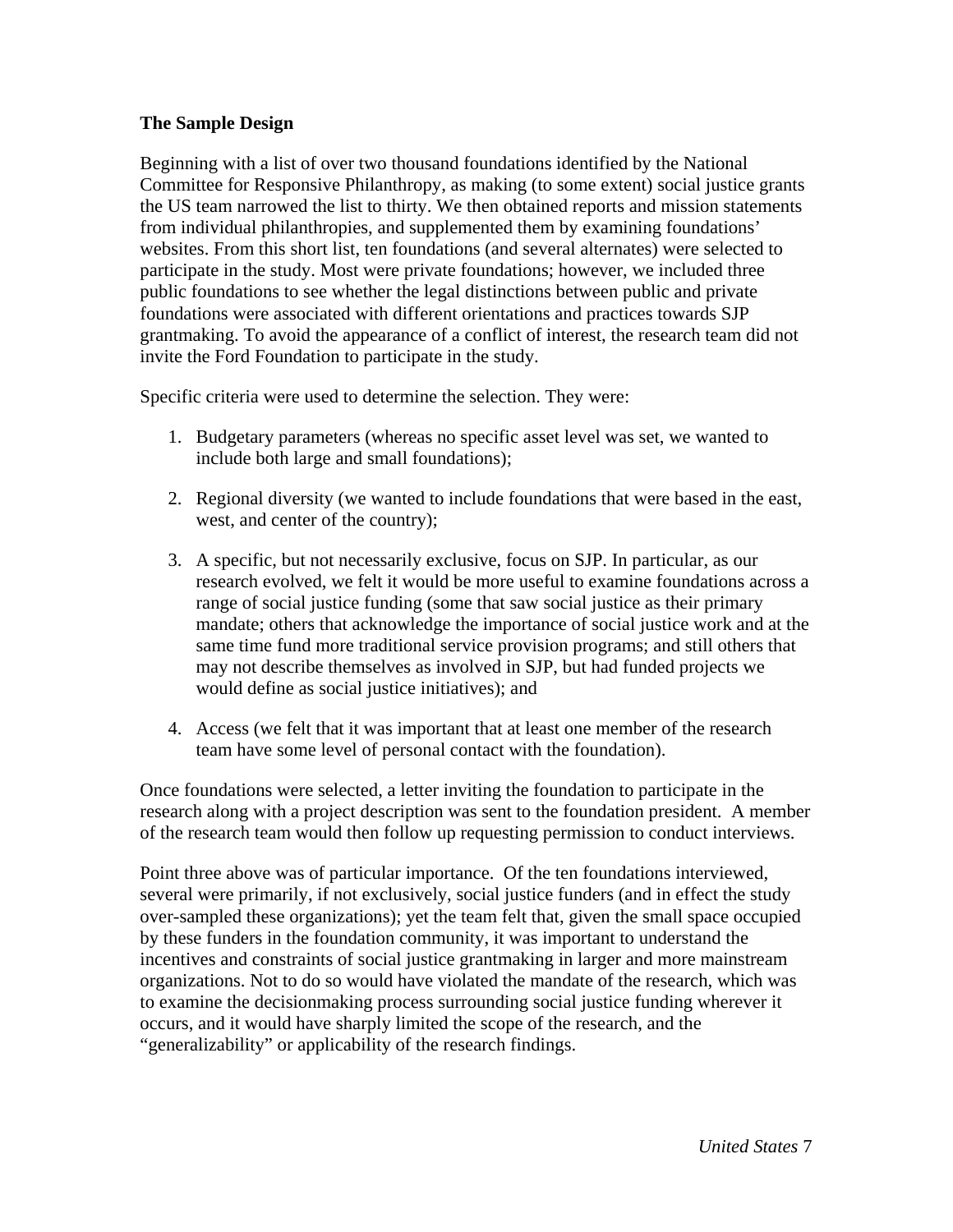<span id="page-8-0"></span>We drew a convenience sample; $<sup>4</sup>$  $<sup>4</sup>$  $<sup>4</sup>$  random sampling was unnecessary because our goal</sup> was to uncover and describe a range of organizational practices, and to undertake exploratory research, rather than to determine population parameters or make other statistical inferences.

We also focused on grantmaking organizations rather than on grant-receiving organizations during this first phase of our research. Again this was a pragmatic decision dictated by limited time and resources; ultimately one would want to understand SJP activities from both ends of the process, combining both the funders' and the recipients' perspectives. In fact a full analysis of SJP and a power analysis of community capacity require the incorporation of grantee perspectives.

## **The Method of Data Collection**

The main form of data collection involved face-to-face interviews at the SJP organization between a researcher from the US team and a board member, executive director, program director, or program officer. In preparation for the interviews, each organization was asked to provide annual reports or other documents that described its grantmaking activities during the previous two years. These documents were used to gain a preliminary understanding of the philanthropy and its program structure and funding priorities. It was our intention, whenever possible, to gather a range of perspectives from different organizational levels in the foundation.<sup>[5](#page-8-2)</sup> We interviewed one to three people per organization, each interview lasting between one and a half and two and a half hours. The researcher tape-recorded each interview and the tapes were later transcribed into documents between twenty and forty single-spaced pages prior to analysis of the data.

In interviews, foundation staff reflected on the goals of their respective foundations, the grantmaking process in their program, their success stories and biggest frustrations, and their perspectives on the current limitations and possible solutions to increased social justice grantmaking at US foundations. One important part of the interview asked the program officer to identify one or two projects that he or she had supervised that had SJP aims and where ethnic or racial minorities were the primary recipients. The interviewer then elicited a "life history" for each of these grants, asking how the recipient initially approached the foundation, how the foundation staff responded, and how the decision to fund came about. Thus in addition to eliciting the foundation's formal criteria for funding grants in SJP, the interviewer obtained a detailed narrative of how actual grants came about. This enabled the researchers to compare the formal decisionmaking process in the organization with the informal and sometimes unacknowledged processes by which SJP project grants were approved.

<span id="page-8-1"></span><sup>&</sup>lt;sup>4</sup> Convenience sample is defined as a type of non-probability sample in which the respondents have been selected because they are convenient for the researcher. This approach was necessary because of the relative inaccessibility of foundations particularly when there is no preexisting relationship.

<span id="page-8-2"></span><sup>&</sup>lt;sup>5</sup> Interviewees were equally divided among program officers, on the one hand, and executive directors, directors, and board members on the other.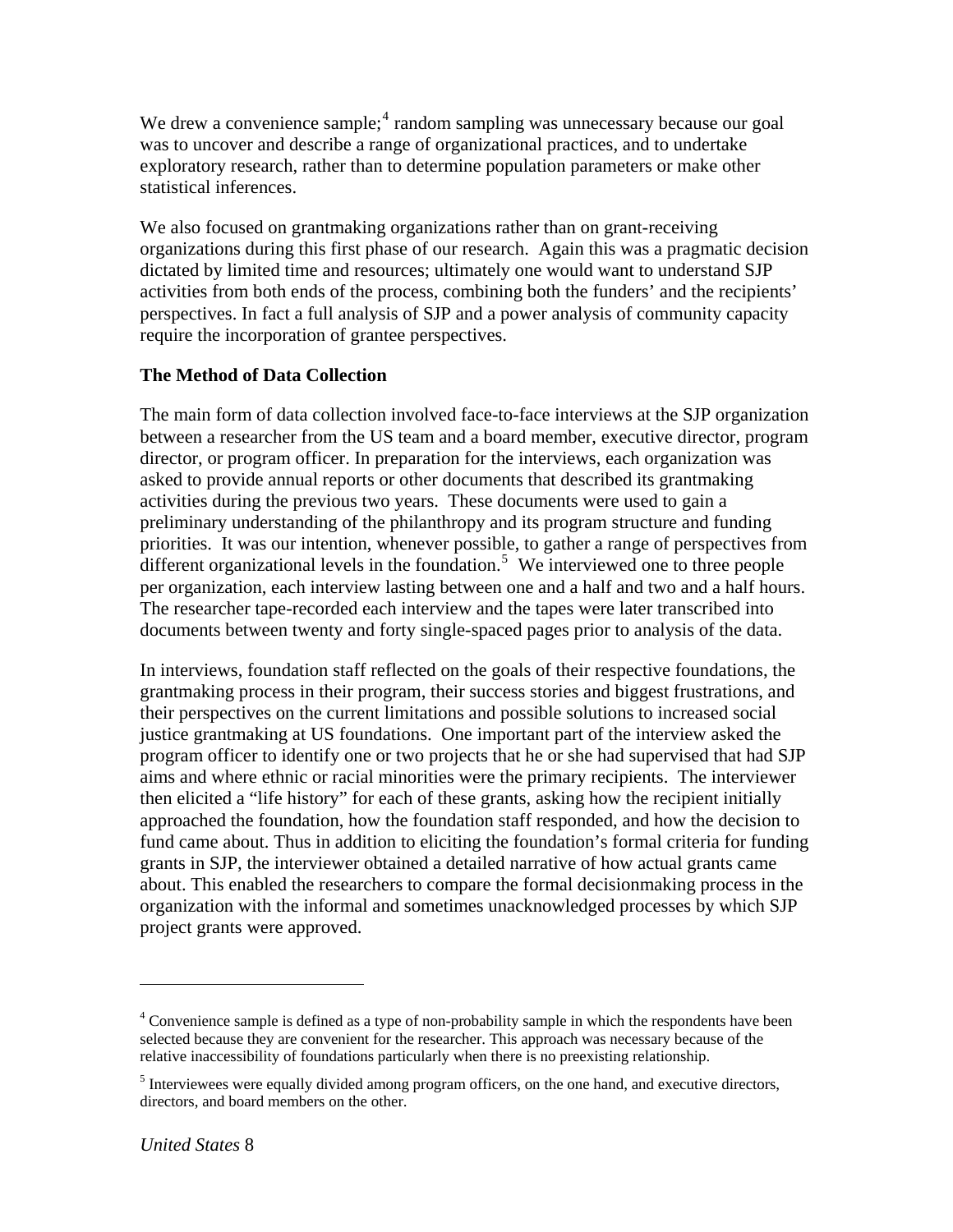<span id="page-9-0"></span>In conducting the research, all informants were promised confidentiality. This decision was made for ethical reasons and because it is a legal requirement of the research. It affords interviewees full protection against unauthorized disclosure of their identities and often encourages an unusual degree of candor. On the other hand it places the respondents and research sample behind a veil of anonymity, and it has presented challenges to the team in the clear presentation of data. This trade-off is unavoidable in the type of ethnography presented here.

#### **III.FINDINGS**

#### **Organization Mission Statements and SJP Activities**

No one model or strategy for social change or how to achieve social justice emerged from our study. The philanthropic organizations we examined have all supported some activities, which we as researchers judged to fall within the SJP concept. They also all share some level of commitment to facilitating social change. The phrase "social justice philanthropy," however, does not appear in their mission statements. Instead in printed materials they tend to describe their missions with more general language that reflects a spectrum of philanthropic motivations, using phrases like: "to improve the quality of life"; "to rebuild and reinvigorate communities"; "to promote the public welfare"; "to help people help themselves"; "to enrich the lives of people"; "to support a just and equitable society"; "to address matters of urgent concern to the community"; "to contribute to social transformation"; "to facilitate positive social change"; "to build community"; "to increase opportunities for the disadvantaged"; "to promote equity and inclusion"; and "to enhance and sustain the capacity of local communities."

One initial topic that we raised in all our interviews was how staff members in grantmaking organizations understood the term "social justice philanthropy," and how the activities of the grantmaking organization where they worked related to SJP. In the majority of cases, respondents articulated a well thought out definition of SJP. But organizations' mission statements tend to set a general or abstract tone, *but avoid expressing a specific philosophy of change*, or *a specific analysis of the causes of suffering and need*. They are descriptive rather than proscriptive. This use of abstractions, even when accompanied by more specific program objectives and current funding priorities, allows foundation personnel a greater discretion in defining their activities, and considerable latitude to change their priorities over time. We found that these philanthropies were continually forming and reforming their missions through their daily activities. Their commitments and agendas shift subtly over time, subject to influence from boards, from presidents of the organization, and from program officers.

For those foundations not explicitly committed to social change, because mission statements are broad enough to generate general support within the organization without making a commitment to a particular analysis of society or of the philanthropic enterprise, these organizations' commitment to social change is malleable. Sometimes the envelope of what is funded expands, and sometimes it contracts or shifts, and, based on our interviews, these modifications tend to result not from conscious dramatic changes of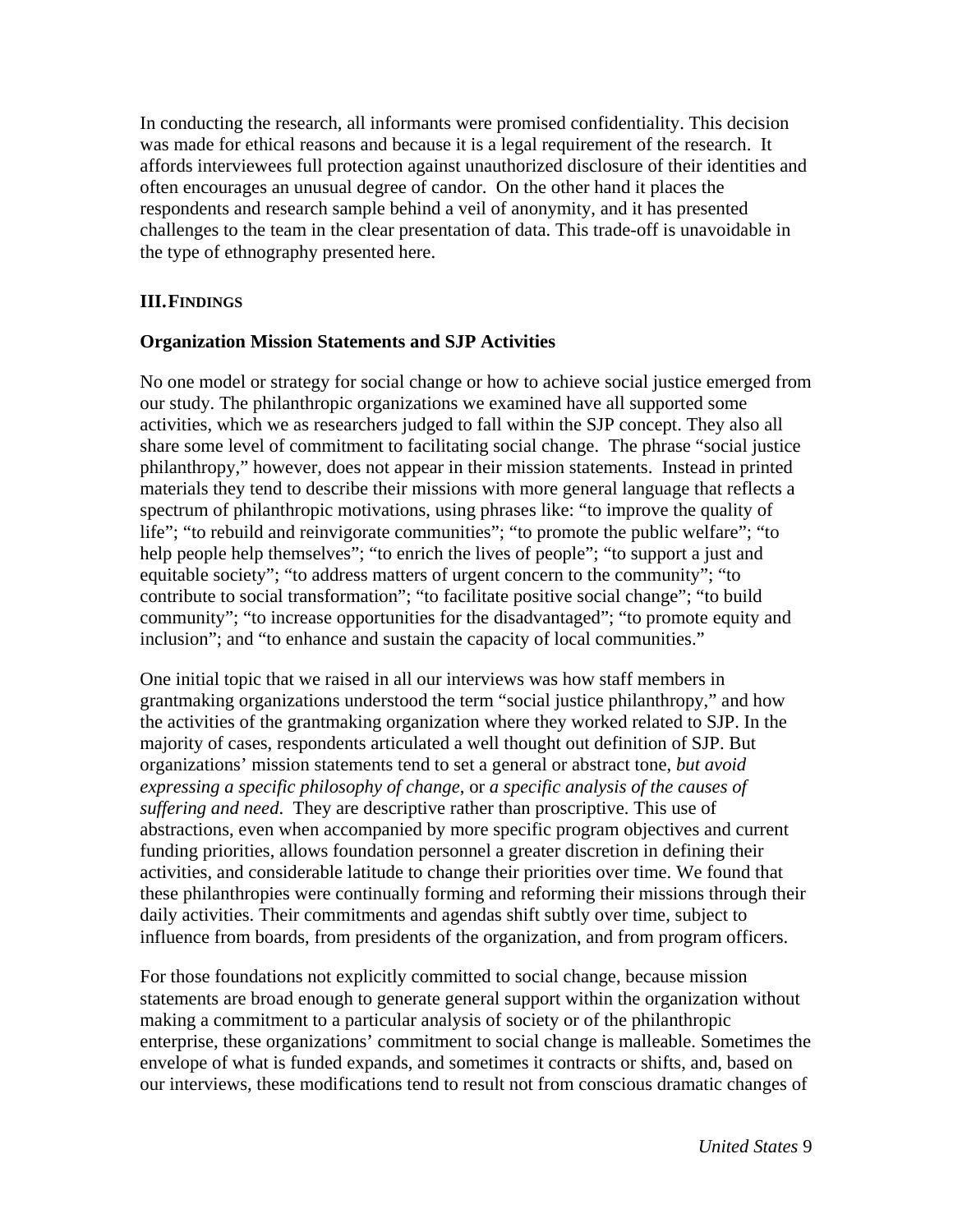direction, but rather incrementally, one grant at a time, through a process of advocacy, consultation, resistance, and accommodation within each philanthropic organization.

So when we asked influential persons within these less SJP-oriented foundations how they fund social justice grants that are particularly risky, they said their decisions can depend on how staff members framed the activity, how they portrayed an intervention, and how they characterized the grant applicant. Inside these philanthropies there is ongoing dialogue and persuasion about appropriate funding. For program officers working in those foundations that do not explicitly emphasize SJP funding, this process requires that the activities that she or he wants to fund must be packaged and presented as falling under agreed-upon missions and goals, and that novel activities have to be demonstrated to be logical extensions of past commitments and practices. From the point of view of people at various levels of the foundation, this means grantmaking is a process of negotiation: program officers and directors worry about "bringing the board on board" and, in setting the direction of the foundation, board members keep the program officers "on target." This approach is in contrast to program officers implementing an SJP strategy that has been designed by senior staff and approved by the board. This alignment of executive staff, board, and program officer was in evidence in organizations more fully committed to SJP, where board members may be engaged in processes of definition and redefinition as they come to embrace certain activities and resist others.

For example, when asked about the level of direct board involvement in the funding cycle, the program officer for philanthropy of a primarily social justice nature answered: "Zero. It's interesting. I was amazed by that… They see it, [but] what the board wants to hear from us is the general direction where we're going… and we … engaged them in … that bigger conceptual thinking about… our national policy work."

We are not suggesting that the decision making process in the philanthropies we studied was necessarily egalitarian; On the contrary, especially in those larger foundations with less SJP-orientation, some organizational participants clearly have more authority and clout than others. For example, the biggest shifts in mission or programming may be associated with a change in the presidency of the organization. Several foundations that we studied, particularly those with a strong emphasis on social justice funding, had a commitment to an inclusive grantmaking process of consultation, persuasion, and influence. Even in these circumstances, however, program officers sometimes came to the process with anxiety, particularly when working on a risky social justice grant. When asked what characteristics make a program officer willing to push for social justice grants, a program officer of color said, "there's a real need for almost like steeliness."[6](#page-10-0) She spoke particularly of why this is important for people of color at foundations: "It's not easy to know that, as a person of color, when you are making a statement about communities of color, that everyone in the room is looking at you and connecting your professional and grantmaking ideas to the fact that you're, that it's somehow personal." Still, despite the anxiety of trying to classify or construe applications that they favor as

<span id="page-10-0"></span><sup>&</sup>lt;sup>6</sup> Meaning: a strong commitment to persevere along with better-than-average communication and alliancebuilding skills.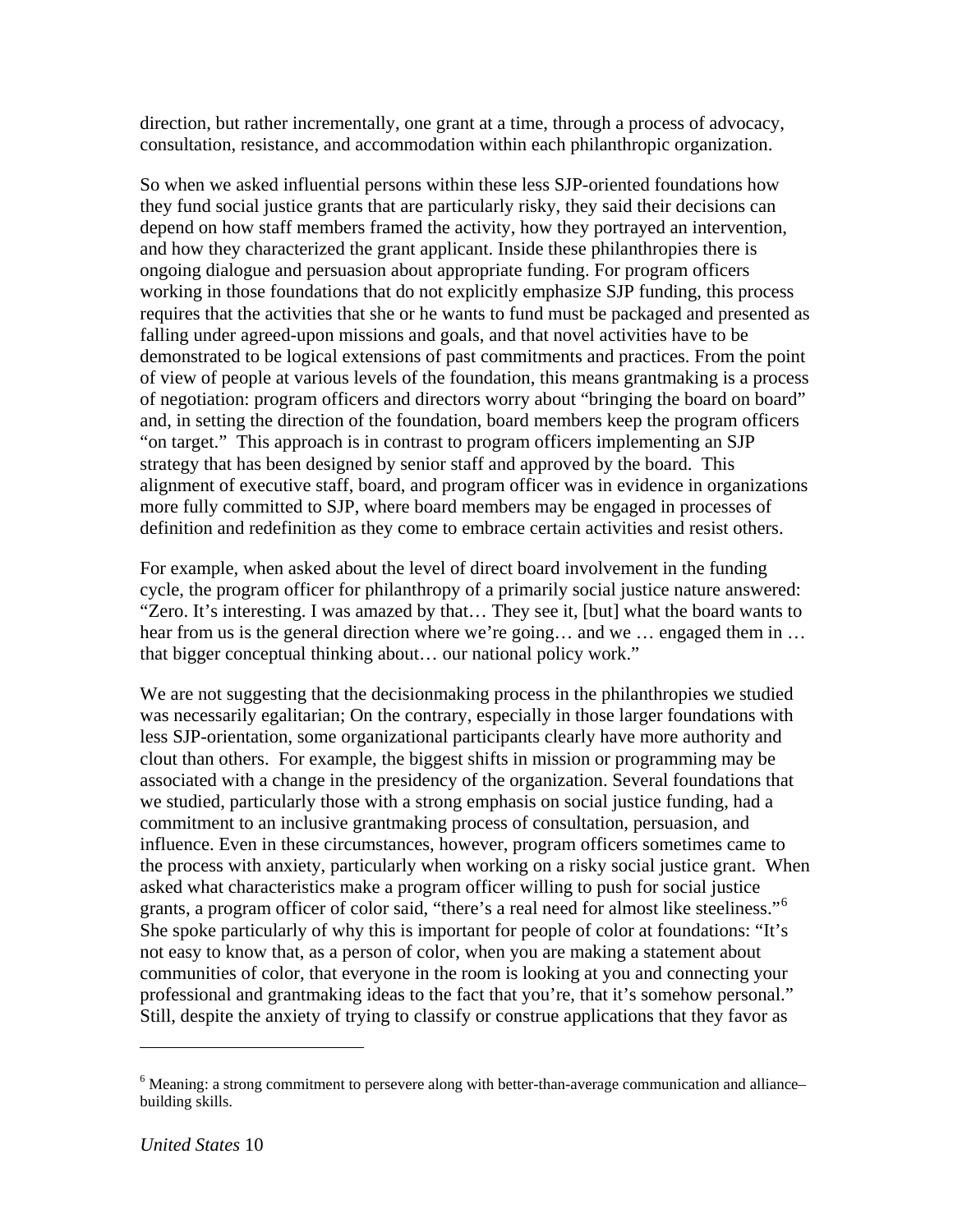falling under criteria that the organization has funded before, participants in these organizations with inclusive decisionmaking processes have a role in defining what the de facto mission of the organization is. In large organizations in which social justice grantmaking was not considered to be an explicit part of the mission and comprised only a small percentage of its grantmaking, program officers learned either to slip risky grants in discretionary funds or to stay well within the parameters of their program area.

What does this imply for SJP as an idea, and what does it imply for SJP as a practice? As an idea, as a phrase, "social justice" implies that injustices have been done and need to be remedied. It is a language for mobilizing, for demanding change. It implies a *power analysis* of the causes behind each social problem and a corresponding rationale for undertaking a particular intervention.

Foundations with a history and a commitment to social justice described a coming together of staff, and sometimes board, around this kind of understanding, forming a strategic alignment around a social justice mission. By contrast, in many larger foundations, the idea of social justice philanthropy makes some board members and some senior staff members uncomfortable, according to our research interviews. These large foundations contain people with diverse commitments and viewpoints. Divergent viewpoints can coexist so long as the common ground is a shared commitment to constructive social change. Those foundations emphasized the positive connotations of social justice (inclusion, reducing barriers, building a sense of community, empowering) while avoiding the critical edge

Does this mean that SJP does not exist except as an ideal? No, because even though the term was not widely used in the philanthropies we studied, in their general daily conversations about what they do, the concept exists in many people's minds, and in the case of some program staff as a commitment and an orienting principle. However, even those staff members who have a social justice view of the world, who believe that having a "power analysis" of the status quo is an indispensable part of their philanthropic decisionmaking, can *translate* effortlessly between, on the one hand, a language within which the goal of philanthropy is to bolster movements for justice and, on the other had, a language that emphasizes constructive social change, inclusion, and empowerment.

As long as one framework can easily be translated into the other, as a practical matter, individuals working within foundations who do conceptualize their work in terms of remedying social injustices can push for the kinds of programs and activities they deem meritorious, and they often succeed in obtaining those funds and programs. In addition, boards and presidents who might not fully accept the idea of social justice itself may be persuaded to fund projects championed by those who do embrace that perspective, because the projects are framed in a language with which they are comfortable and familiar. For example, the program officer might substitute the terms "democracy" or "community organizing," for social justice. A program officer in a medium-sized foundation described "translating" as an important skill for both internal and external communication: "translating of what may come across as radical ideas to some and just trying to translate that so that the integrity of the goals that you're trying to get to is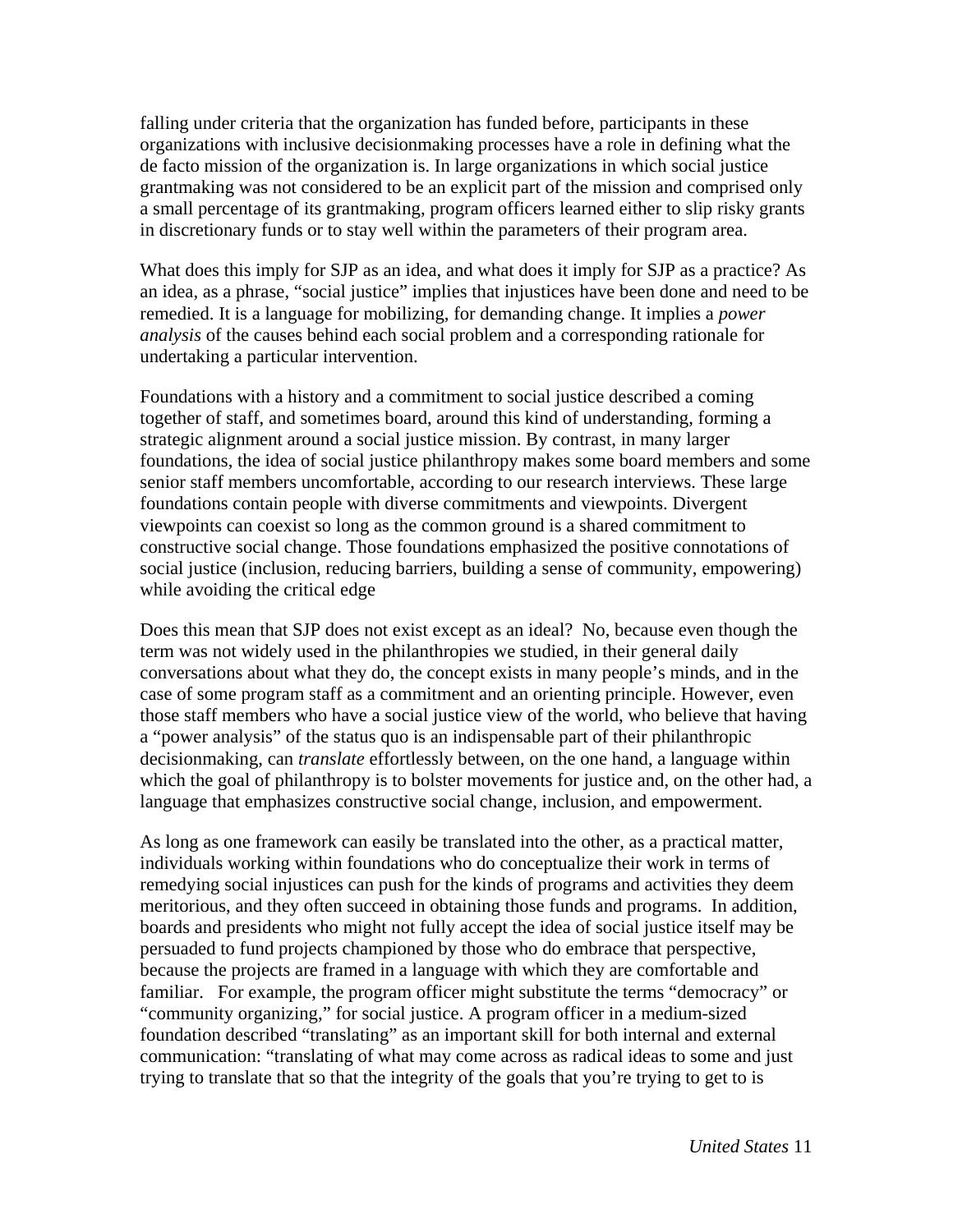maintained, but at the same time you're trying to meet people where they're at, you know, in terms of [whoever is] reading or listening to what you're talking about."

The role of translator has limits. Although concern was often expressed that community voices be authentic and represented at the table, the social change agenda was not pushed further. We found little evidence of social justice funding linked in any substantial, let alone sustained, way to social movements or legal activism, or to efforts to build a broad constituency needed to support structural change.

Beyond this limitation, several people we interviewed characterize their role as educating their philanthropic brethren, as persuading, as widening the envelope of what their organizations will fund, as encouraging their organizations to be bolder. Those efforts sometimes work and sometimes do not; sometimes are free of conflict and other times are resisted; sometimes are amicable and other times cause frustration. These individuals are trying to shift the center of gravity within the philanthropic world toward a perspective that thinks about social justice, conceptualizes social change in a way that requires analyses of the causes of social ills, and is more willing to criticize the status quo. The need for a strategic vision was expressed on more than one occasion, particularly at the more senior levels (above program officer) of some of the more progressive foundations. Yet even here we did not see the elaboration of a strategy that in a systematic way identified structural remedies for social problems by effecting change in juridical, legal, economic, and political systems.<sup>[7](#page-12-0)</sup>

Rather, the attempt to advance a social justice agenda caused frustration among some of those who were committed to a vision of social change and activism. The executive director of a small social justice-oriented foundation pointed out: "Philanthropy is still a product of the capitalist system. That is what it is. And … it's always going to reflect the problems of the capitalist system. These are privileged people who have power. That's what it is. Now, either we take that system down, or we recognize it. I don't know how you tinker around the edges and make capitalism a little nicer. And I don't know whether that's going to bring social justice. We need something a little better than a little nicer."

A program director at a large foundation pointed out: "Most foundations' boards are set up and managed by what I just talked about [primarily very rich men who on some levels benefit from the status quo] and their interest[s] are charity, are saying, for instance, we would rather fund scholarships that take bright minority kids out of the public schools and send them to Exeter than to ask the fundamental questions about why are our public schools so inadequate. The reality is, if we had more social justice, we would have less need for charity."

Another director, speaking of a large foundation where he had previous worked, noted: "That [foundation] is basically conservative at its core. It is basically… blind or averse to being explicit about race…. out of a sense that we're all God's children, we're all

<span id="page-12-0"></span> $7$  For an example how juridical reform is being used to push a social change agenda, albeit a conservative one, see "Unregulated Offensive" by Jeffrey Rosen in the New York Times Magazine, April 17, 2005.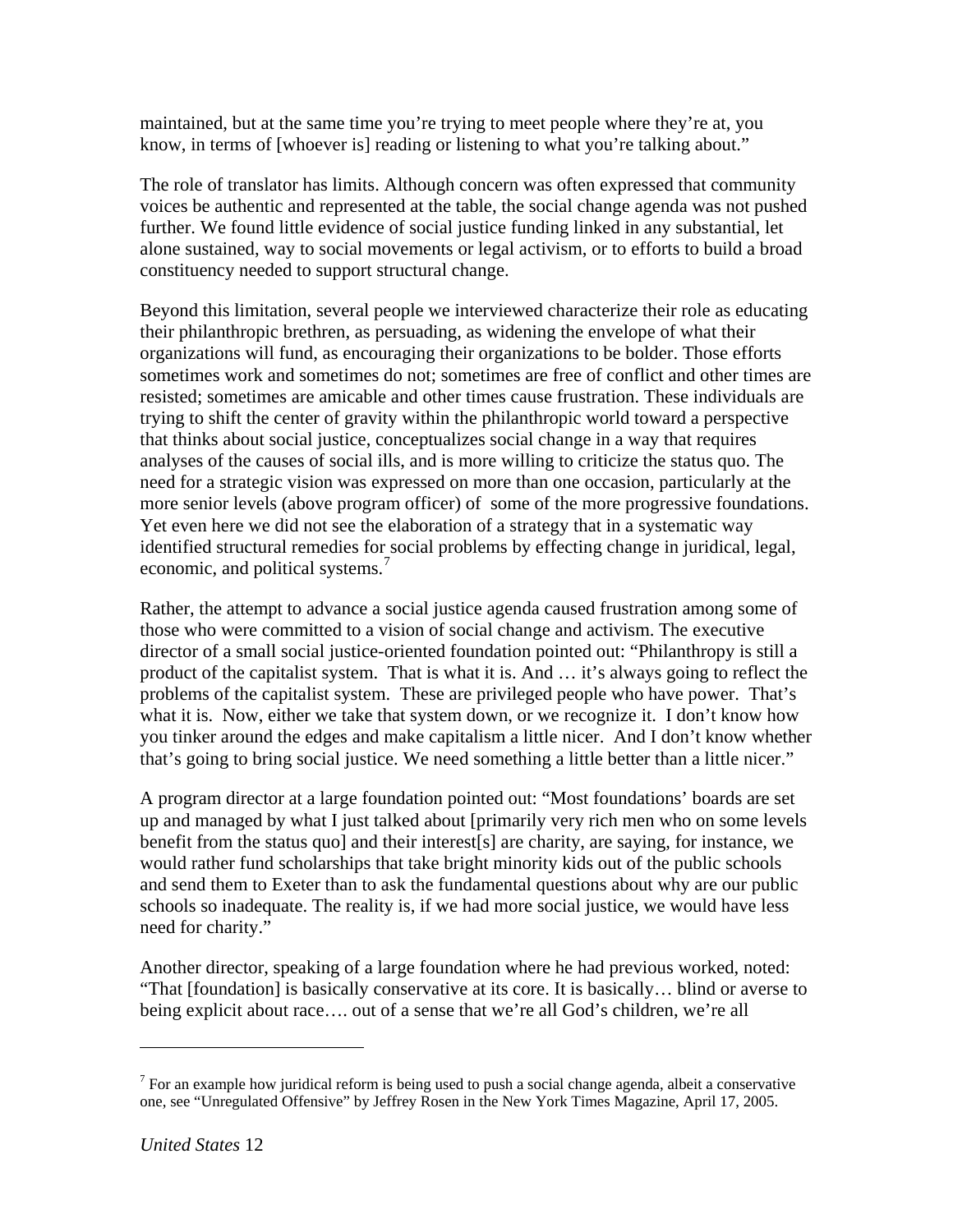equal…. But we don't have to get ideological or racial about it...' – which severely limits, in my opinion, your ability to understand context and be... focused in terms of a strategy."

Each of these statements presents a strong critique of current sentiments regarding social justice with foundations. However, none articulate a strategy for making change.

Each foundation that we studied could be placed on a spectrum of activism. But no matter where a particular organization is located on that spectrum, it tends to contain individuals with different conceptions of social change. These agendas coexist; sometimes funding agendas expand and sometimes retract their scope. Self-imposed boundaries of philanthropies, their willingness to fund certain activities and an unwillingness to go into other areas, move back and forth according to the dynamics of the philanthropy itself, its staff, and the external environment. Because a central objective of the research is to identify the space where SJP can happen and how those spaces can be amplified to include larger, more mainstream foundations, we discuss some of the barriers and facilitators we found within our sample below.

This overview of how we see SJP existing both as theory and as practice makes intelligible the fact that even those that kept well away from the language of social justice still funded certain programs that were certainly compatible with a social justice perspective. We observed that in most organizations there was a mix of traditional service-provision philanthropy and philanthropy that falls closer to the definition of SJP we provided earlier.

It is worth considering why the funding organizations we studied undertook a mix of grantmaking, rather than hewing either to an SJP approach or to a more traditional service-delivery emphasis. Understanding the reasons behind this mixture is important for those who would like to increase the SJP share of funding in the US. We have identified the following reasons why many organizations combine SJP and non-SJP grantmaking.

Partly this mix of activities reflects the diversity of foundation staff members in terms of backgrounds and commitments. Some staff members pushed to make SJP grants, while others cultivated more service-provision philanthropy. We will return to this first issue about the philanthropic workforce below.

Second, several of the grantmaking organizations we studied define their mission partly in terms of a commitment to a particular community or group in society, rather than to a particular philosophy or theory of social change. The former commitment or goal outweighs the latter. Therefore, when new needs emerge in the focal community that result in requests for service provision, the funding agency feels obliged to respond to the new needs, whether or not the activity has a substantial social change component.

For example, an organization focused on women decided that it ought to respond with grants on women and HIV/AIDS because initial service provision by the government seemed to overlook this group. Or in another instance, an organization with a mission to serve a particular city felt it appropriate to fund a project involving new immigrants to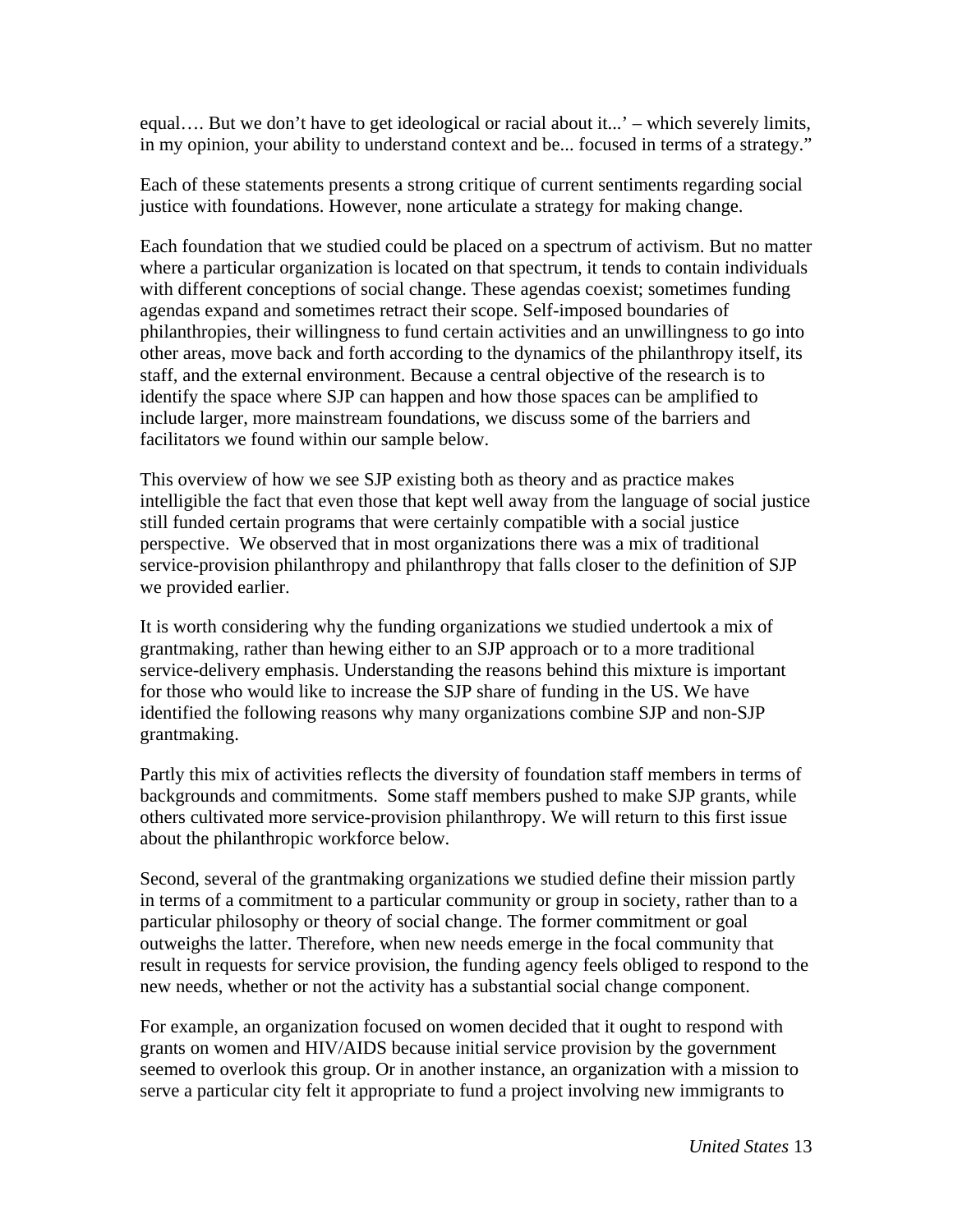that city, because this was a group that it had not served before and the philanthropy felt its charter required it to embrace all constituencies within its boundaries. They saw their grant as building the constituency and organizational framework for what could *later* develop into a social justice project. In these and other examples, a new and compelling need within the focal community makes acceptable a blurring of the distinction between SJP and service provision in the minds of the funders.

A third reason why a lot of grantmaking doesn't cleanly fall into either a serviceprovision or an SJP mode is that funding organizations recognize that service provision is sometimes the hook or incentive upon which grantee efforts at community organizing depends. To return to the example of women and HIV/AIDS, a program officer explained that the immediate health crisis of women is what brought the group of women with HIV/AIDS together. The grantmaking agency was therefore comfortable with the notion of funding services, because in the process this support was empowering a group in the community, which the foundation viewed as part of a social change agenda.

Fourth, we observed that the funding organizations we studied employed a flexible SJP/non-SJP classification or terminology that can construe a very broad range of grantmaking activities as "social change," as "empowerment," as "giving voice," as "activism," or as "advocacy." A broad range of activities can be covered by or legitimated by these concepts. For example, bringing disadvantaged youth together at an after-school drop-in center might initially be considered as a type of service provision. Looked at differently, however, the experience of collective action empowers the youths. Because of their participation, they build social networks with one another and with adults, which can be construed as building "social capital" or "community capacity." When the organization that serves them seeks government or other funds, their work may be viewed as "advocacy," and seen as a social justice project.

This is not a hypothetical example. A program director at a medium-sized foundation had selected a grant for a drop-in center for youth to exemplify her best and most highly successful social change grant. She highlighted the fact that the center mobilized the youths and took them to lobby for funds in the state legislature, as proof that this kind of grantmaking was aimed at changing society and remedying social injustice. It is, however, important to note that this effort was not part of an overall strategy that included public policy, legal, and constituency-building components. Rather, a positive outcome was declared when a group of youths (apparently without support from other organizations) traveled to the state capital.

In sum, the language that grantmakers have at their disposal provides enormous flexibility in characterizing proposed activities as "social change" and "social justice" or not. Combined with the fact that some funding organizations assist grant recipients in modifying their proposals and in using the "right language" for their philanthropy (which we will discuss below), this flexibility leads to a situation where deciding what is and what is not social change or SJP is quite difficult. At the extremes, the distinction may be clear to all (lobbying government for a legal change is clearly social change; providing meals to the elderly is clearly service provision) but there is a huge gray zone in between, and it is in this gray zone that most of the grantmaking we observed takes place. This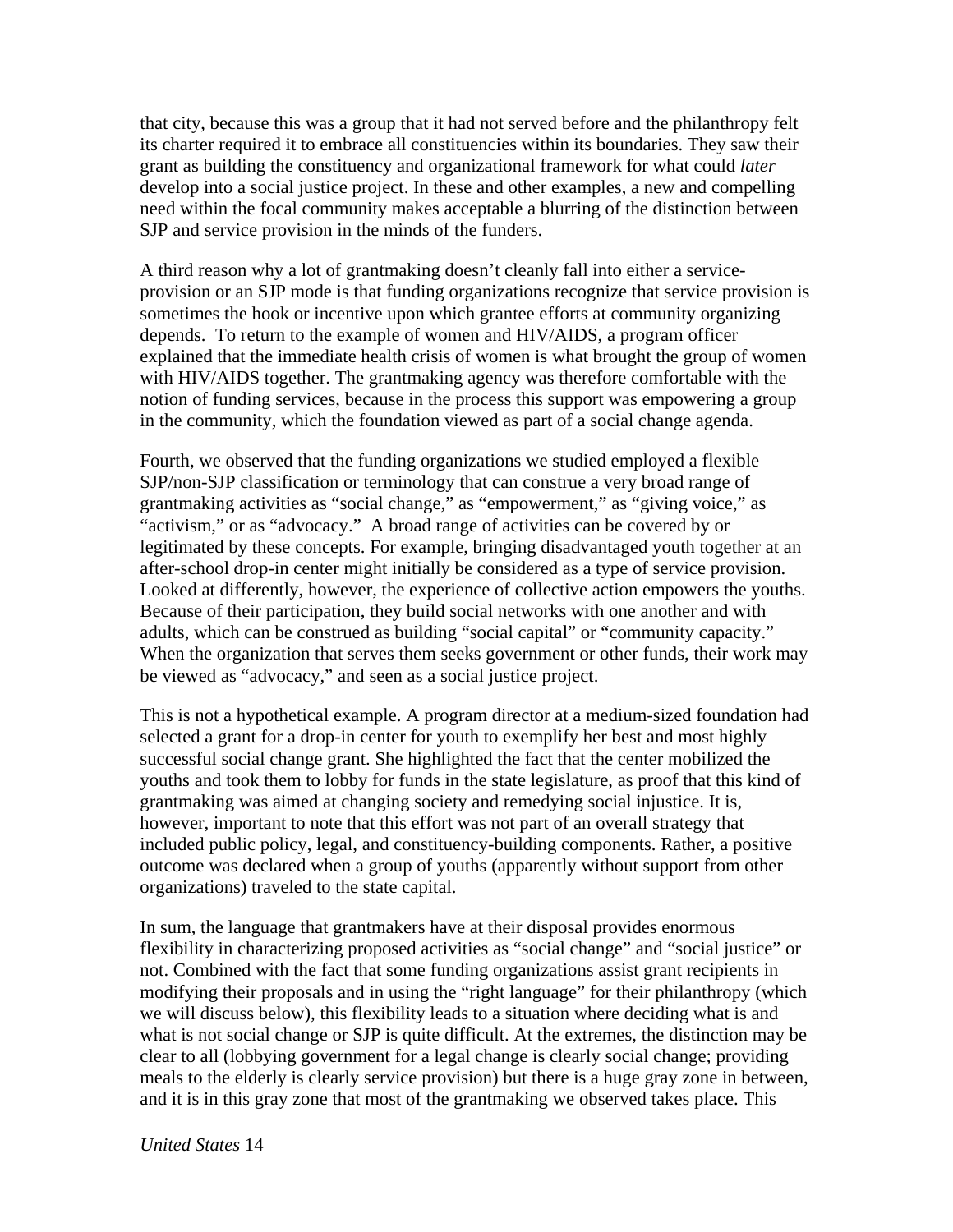<span id="page-15-0"></span>gray zone and the flexibility in classifying proposals places considerable discretion in the hands of program officers, another topic we shall turn to below.

The fact that many grant recipients' proposals can be portrayed either as advancing social change and social justice or alternatively as providing services to the needy in a conventional manner raises a question: Are the activities of foundations committed to social justice and social change really distinctive, as a result of the SJP mission, or is this just a matter of perception and packaging? Does SJP imply new forms of philanthropic activity, and a different approach to grantmaking, or is SJP old wine in new bottles? Is SJP different in terms of the kinds of activities it supports, or is it distinctive insofar as it focuses on certain communities or excluded groups? Or does SJP require a comprehensive approach to problems that addresses symptoms and causality and does so through an array of coordinated projects?

# **The Legitimacy and Limits of Social Justice Goals**

Social justice and social change are goals that appeal to many individuals within the grantmaking organizations that we studied. Most of the program officers we interviewed reported that they have been able to justify, if not social justice goals, social justice projects within their own organizations. They also reported, however, that they were among a small community of social justice foundations. Social justice funding does not have the same legitimacy within the general philanthropic community or with the general public. A program director at a large foundation explained his view:

"You must remember American philanthropy is not [like this Foundation]. It is family foundations… regional foundations… American philanthropy… and the leadership of most American institutions are white men. And frequently [they] are, are not comfortable saying social change, or social justice."

Several different interviewees suggested that philanthropic organizations in general are very sensitive to negative publicity in the media or to earning a negative reputation among other foundations. This makes them cautious about funding potentially controversial projects. Most program officers did not report that their own organizations refused to fund controversial areas as a matter of policy; instead they suggested that fear of negative publicity acts as a brake on funding. To some extent, they seemed to be offering this as an explanation for why *other* foundations that they were very familiar with undertook less social change philanthropy than their own organization did. Some program-level staff described this concern with publicity and image as a preoccupation of foundation-level administrators. A program director at a large foundation described a tension between his program's concern with social justice and the foundation's concern with organizational image:

"The head of the organization was … more concerned with not stirring up the political pot, and having it, again, reflect badly on the organization…. So their focus is on keeping a lid on things…. My focus is on social justice; theirs were tied… to… keeping things cool….If you want to achieve status in the foundation world… everything has to look like it (was) successful. Our [projects] created too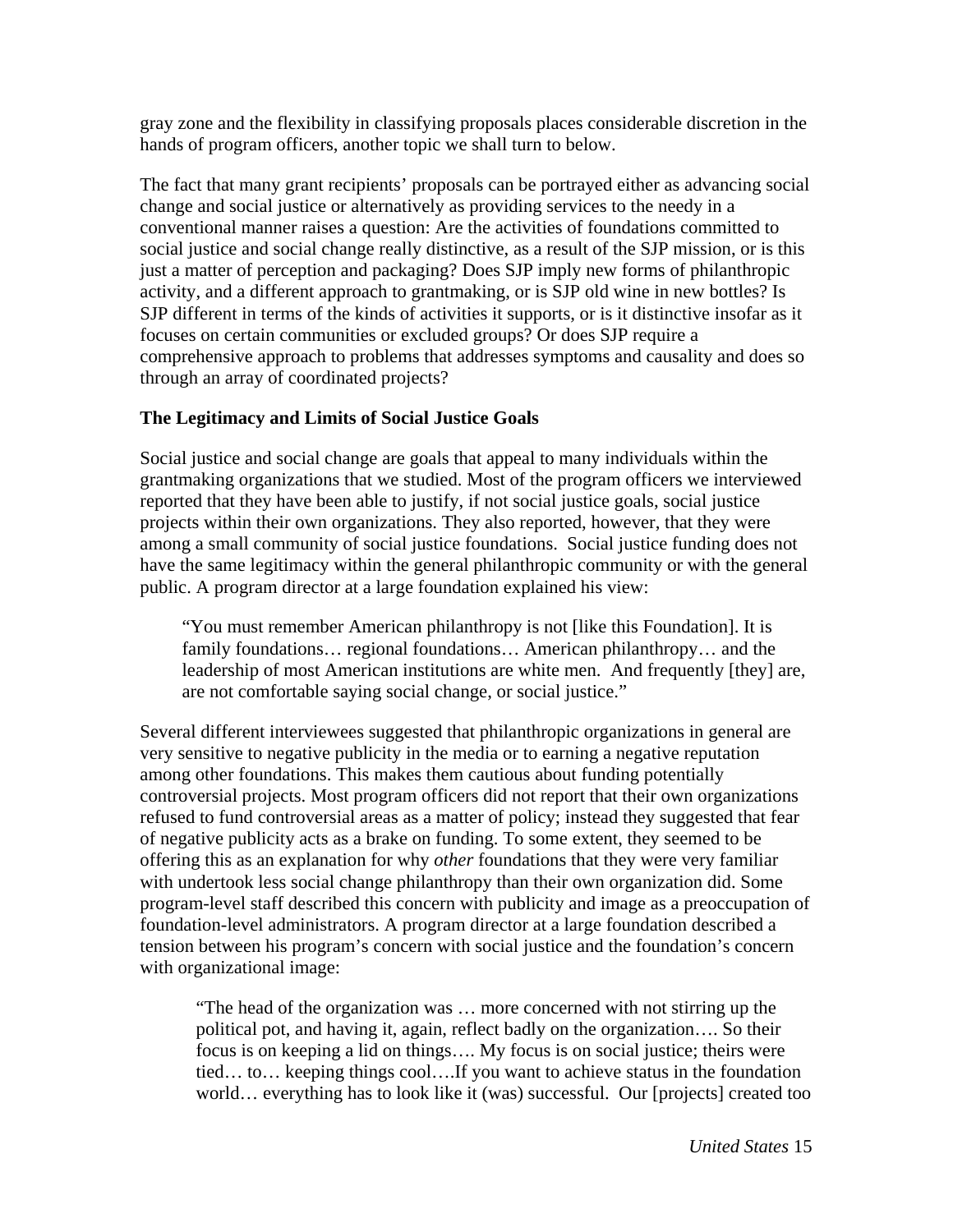many questions of things that were not achieved. Ours pointed to too many holes in the logic of the policy…. Ours raised more questions than it answered. Ours was more controversial than nice, finished… cadence. And foundations of this size do not want to raise questions they want to pretend that they are providing answers."

Some of the foundations in our sample did resist certain social justice activities or topics. A program administrator at a large foundation, for example, indicated that his organization would draw the line at any project that supported litigation: that would not fit their perceived mission. (In some cases, the hesitation may be due to fear of crossing the tax line that forbids lobbying, etc.) The same administrator suggested that his organization would be unlikely to fund grants with a specifically gay or lesbian focus. He said his board would not be comfortable with this kind of activity.

One foundation staff member suggested that his organization wanted to avoid being seen as doing only one thing, in part because as a *public* foundation it was concerned about affecting the perceptions of future donors. This was his explanation as to why his organization supported other activities, as well as SJP projects, implying that his organization was comfortable, and indeed enthusiastic, about funding social change activities as long as it was not perceived as solely funding in that area.

In a different grantmaking organization, a senior staff member talked about reluctance on the part of board members of his philanthropy to fund activities that appeared too controversial or to imply a "liberal" political agenda. He did *not* say this prevented funding activities with a social justice aspect, but rather argued that board concerns meant that proposed activities had to be more carefully packaged and more elaborately justified, and had to be understood as non-partisan. It was necessary, to take one example, for the program officer to explain that even though a community group was pushing for certain social changes that echoed certain features of the Democratic Party's national platform, that this community group was not a partisan political entity, and hence supporting this local community group was not a partisan political use of philanthropy.

Another example was given in another interview where a program officer advocated a grant that the president of the organization did not want to fund because he felt it might result in criticism of the philanthropy. The program officer, by virtue of the decisionmaking structure or her relationships, was able to argue the case before the board. She was able to convince the board that the proposed activity did merit support.

While giving due credit to the spirit of inclusive decisionmaking evidenced by the organizations we studied, the apparent sensitivity of philanthropies to external criticism or bad publicity is something that causes us, as researchers, to view this as a potential barrier to a more extensive social justice agenda in the philanthropic world. The existence of social groups who support the status quo and are opposed to social change means that funding certain activities is likely to cause controversy. Opponents of the change agenda are going to complain.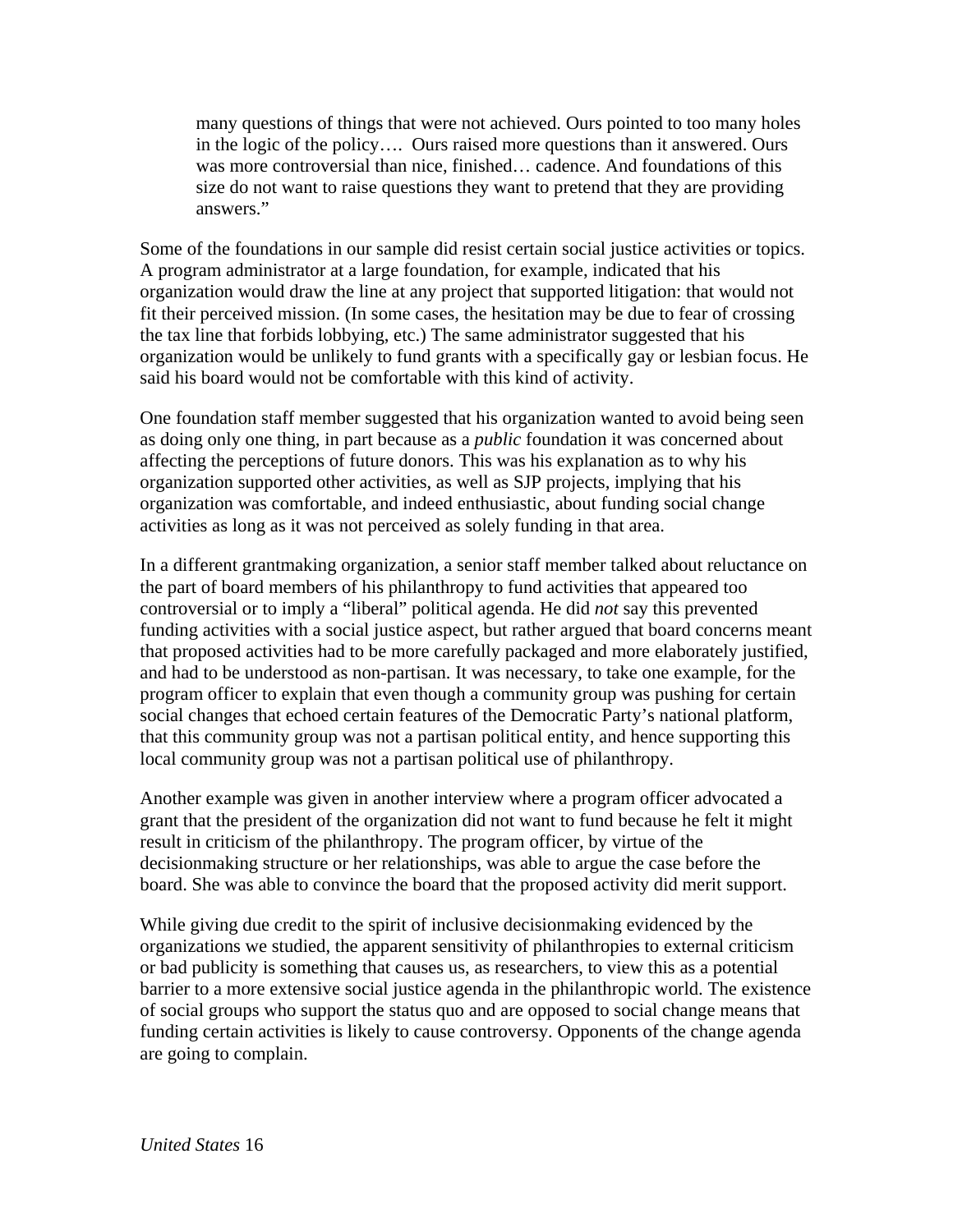<span id="page-17-0"></span>As tax-exempt entities, philanthropies are required to avoid certain partisan political activities. However, they have discretion to support many activities that are political with a small p, that are controversial, and that include lobbying on issues rather than for a specific piece of legislation. One question our research raises is whether and to what extent US philanthropies censor themselves in terms of their social change agendas in order to avoid criticism, bad publicity, and political pressure. This lies beyond the main focus of our research inquiry, but it appears to affect the more immediate organizational dynamics that we focused on. Do philanthropies that support social justice projects operate at a scale and in ways that reflect self-censorship and avoidance of public conflict? If so, this is an important self-imposed barrier to expandind SJP.

#### **The Community Focus of Most Social Justice Philanthropy**

In conjunction with a social change or social justice philosophy, the majority of funding organizations that we studied defined their activities as focused on a community, characterized either as a specific place/area or by certain kinds of people, defined by race/ethnicity, by poverty, or other criteria. These philanthropies were committed to funding grassroots groups that both serve and are composed of people who live in the communities in question. This preference was expressed in the phrase "helping people help themselves," which is frequently found in the grantmakers' mission statements. An alternative formulation is that "poor and excluded people themselves should participate in researching, planning, and doing the work."

A commitment to supporting grassroots organizations, found particularly in the social justice-oriented organizations, has implications for the kinds and scale of activities that SJP supports. In the main, the community-based organizations that were supported by grants were small in size and relatively non-bureaucratic. This contrasts with other arenas of philanthropy, such as the arts, where considerable funding goes to theater groups, orchestras, and other large formal organizations with many professional employees. In a different example, many politically engaged foundations take the form of "think tanks," which employ in-house scholars and writers who advocate a particular agenda for social change, or they support external researchers, in universities and elsewhere. In a third example, some more politically engaged foundations support litigation as a mechanism for advancing social change.

Funding grassroots activism contrasts with these other types of activities, and to some extent constitutes a strategic choice about how to bring about social change. Although some of the larger SJP-oriented foundations that we studied did make a few grants for research or for litigation, these were exceptions to the rule. Most grantmakers, especially in the smaller foundations, were almost exclusively funding community groups: the SJP emphasis was mainly associated with supporting emergent small-scale organizations that were largely non-bureaucratic, that depended heavily on volunteers or a small staff, and employed few if any salaried professionals.

The importance of community authenticity emphasizes a particular set of skills. But it is not at all clear that these skills are in themselves sufficient to make social change. By contrast, conservative foundations have made a point of providing funds to a range of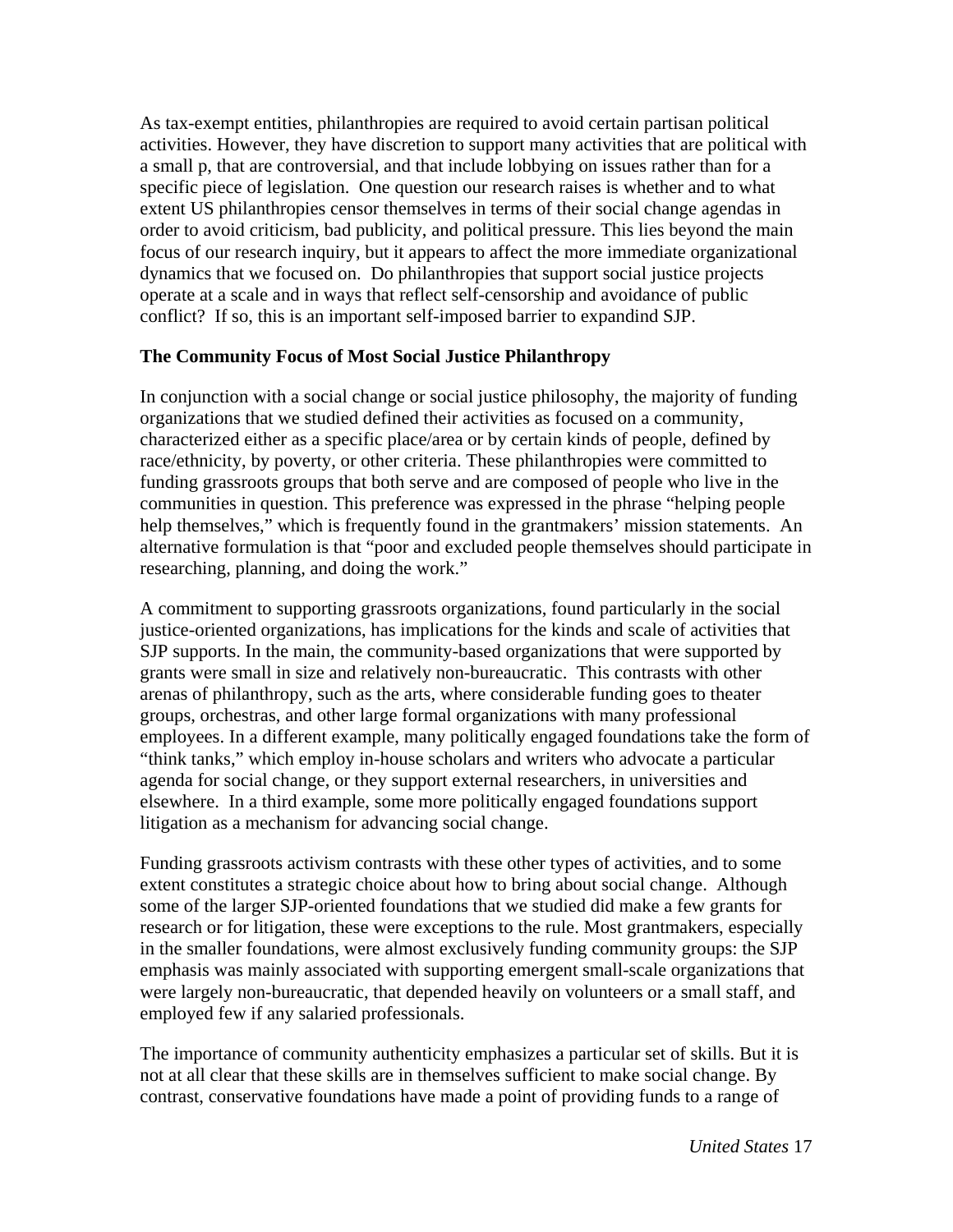<span id="page-18-0"></span>organizations and individuals including those who can build constituencies, develop a public policy agenda and engage in lobbying. In this regard the definition of SJP as exclusively supporting local community organizations comes into competition with other approaches seeking social change and social justice. One notable alternative approach is legal advocacy, the use of litigation to overcome social exclusion. Organizations in this area, even if headed by racial and ethnic minorities, are not grassroots community organizations; they tend to be coalitions of professionals, often lawyers. Some of these legal activists view SJP philanthropies as very resistant to funding legal work because of their commitment to supporting community organizing and services. For example, at a 2003 conference on "Poverty, Wealth, Status & Inequality: Social Justice Lawyering in Theory and in Practice," James Bell of the Hayward Burns Institute, observed that "from a funding perspective direct services are often at odds with advocacy services." Another participant, Marion Standish of the California Endowment, agreed: "[A]dvocacy to most foundations is a dirty word. Community-organizing approaches are more favored. Litigation can be a part of a larger strategic effort, but is often considered problematic because of the uncertainty of outcomes, the lengthiness of litigation, and that the impact is limited to individuals" (see http://www.scu.edu/law/client/pdf/socialjustice\_grillo\_ retreat\_2003.pdf ). Again, the absence of a social change strategy is evident, and a coordinated approach could help overcome these tensions in the funding community.

#### **Assessing Success in Meeting Social Justice Goals**

Even though several of the funding organizations we studied place a positive value on promoting social change, and many think about grants in these terms, their staff members acknowledge that it is very hard to assess any grant in terms of its *success* on these social change dimensions, goals, or outcomes. The tools and criteria used to measure success of service projects are frequently not appropriate for social justice projects. As several program officers noted, it is relatively easy to demonstrate the efficacy of a serviceprovision grant in terms of numbers of people served, numbers of client visits, etc. It is far more difficult to assess and measure success for social change goals.

Several interviewees called for a revamping of foundations' systems of evaluating social justice grantees, looking for new indicators of success. One foundation executive director who is working on such an effort explained: "[L]et us re-examine these conventions…what is it about the logic of program evaluation, what is it about the methodologies that have evolved that we can tweak and make relevant to the practitioner on the ground?...We first have to create a space and an opportunity for grantees and people working on the ground to develop authentic measures of these kinds of implementations." The foundation then creates the context "where these clusters of grantees come together and make meaning about their aggregated set of assumptions."

We observed a number of organizational adaptations to this assessment problem. First, a grantee does not always have to document success at social change; it is often sufficient to attempt to bring about social change. One program officer gave the example of a grantee that took participants to the state capital to lobby. The lobbying activity itself, not whether the lobbying was successful, was what counted for this grantmaker.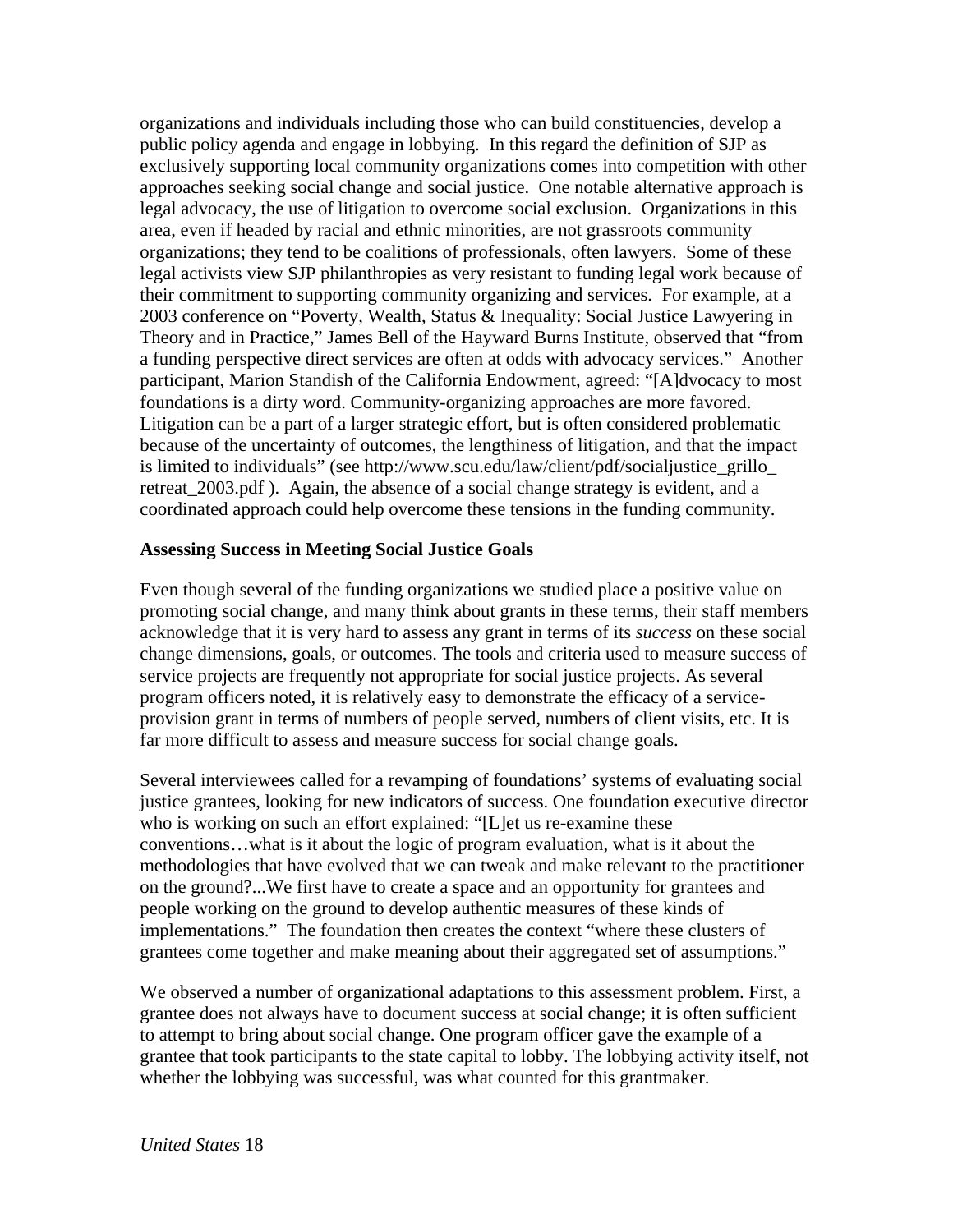Second, grants officers employ certain characteristics of funded programs as important indirect indicators of success. So, if a program had strong links to the community; if it drew in many participants; if it received public or media attention; if participants were enthusiastic and engaged; if the funded entity grew and moved on to new activities or a broader agenda – these were all read as signs of success given an empowerment/change agenda. These indicators don't measure social change outcomes *per se*. Rather they are intermediary steps that can substitute for assessment measures of social change itself.

A long-time executive director of a small foundation described this as a focus on progress rather than success: "We don't use the word 'success' because that could be understood in many different ways but *progress* toward what *they* propose to accomplish or the change that they were seeking."

Nevertheless there is a need for clear objectives, particularly in terms of outcomes (rather than outputs). Take the previously cited example of students lobbying for an after-school program. If the objective is to change the legislative environment, then having students travel to the state capital can be a measure of progress. However, it is not a measure of success, and the two should not be confused. $8$ 

An alternative way of thinking about this assessment or evaluation process borrows from organizational sociology. Scholars such as James Thompson have noted that organizations facing multiple goals or goals that are hard to assess often cannot provide hard numbers. Instead they are forced to emphasize the quality of inputs or use soft measures such as reputation. Similarly, quality control theorists, like W. Edwards Deming, have argued that it is much more effective to control quality through interventions in the planning and production phases than to measure and control quality after the fact by inspecting products created.

Applying these ideas to the philanthropy world, given the difficulty of assessing whether a grant meets social change goals after the fact, funding organizations shift their efforts to the beginning of the process, and make sure quality is built in from the beginning. Concretely, this means that organizations funding SJP projects invest very large amounts of staff time and energy early in the process into one or more of the following:

- evaluating projects thoroughly at the proposal stage;
- crafting or modifying proposals in collaboration with applicants;
- undertaking site visits to potential grant recipients; and

 $\overline{a}$ 

• providing ongoing technical assistance during the grant period.

Rather then assessing performance after the fact, then, at an early stage these grantmaking organizations are taking many responsibilities on themselves in order to ensure that projects succeed. In Deming's language, they are building quality in at the

<span id="page-19-0"></span><sup>&</sup>lt;sup>8</sup> For a discussion on assessing success, please see "Social Justice Philanthropy: A Framework for Philanthropic Organisations" (Setkova 2004).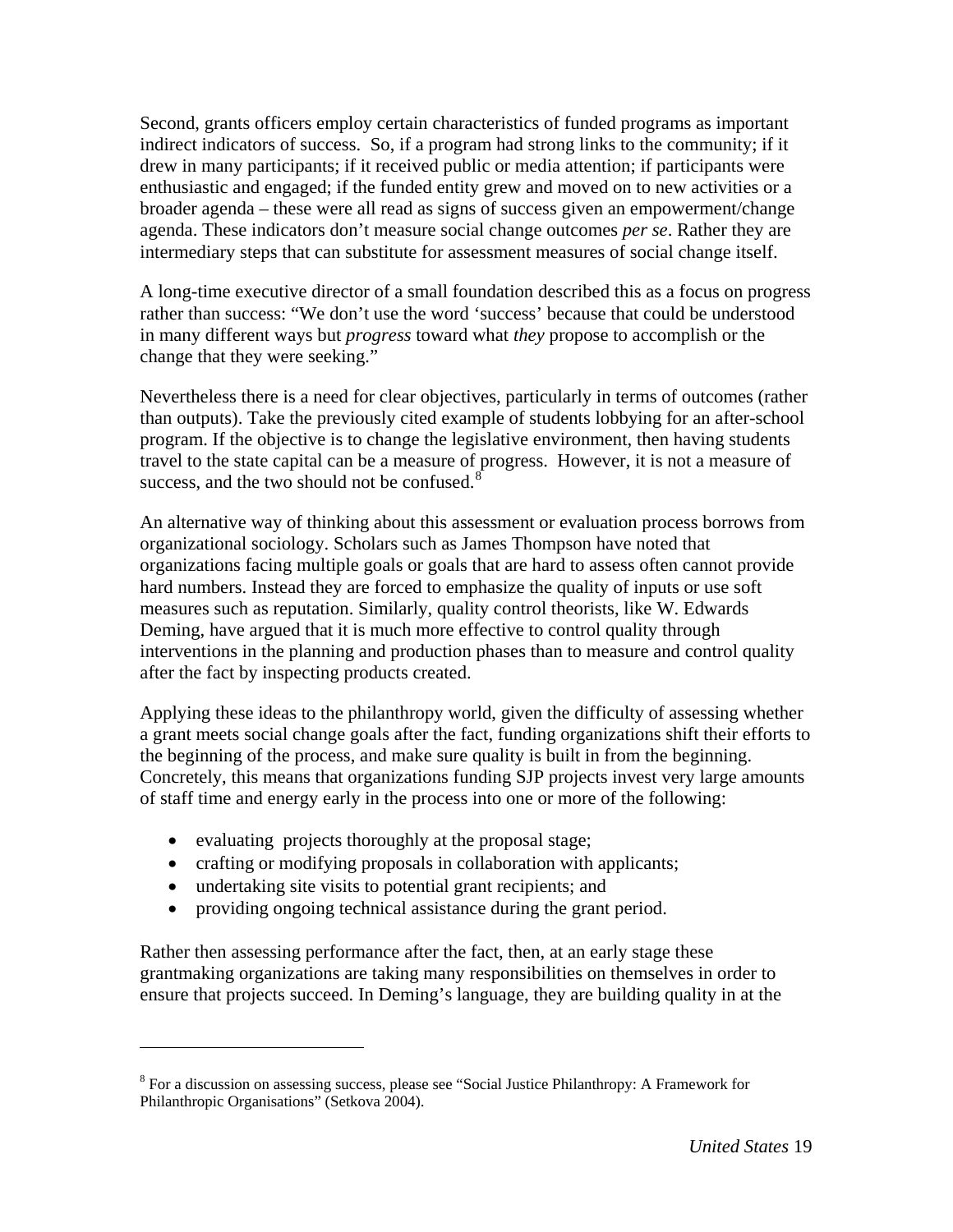<span id="page-20-0"></span>front end rather than assessing quality after the fact. We will detail this process in the next section.

## **Organizational Processes for SJP Projects**

#### *(1) The Centrality of Program Officers as Grant Champions and Decision-Makers*

In each of the funding organizations we studied, final decisions as to whether or not to fund a given proposal were undertaken by a group of people. Sometimes program officers reviewed proposals as a group to make a short list and recommend funding; in other instances donors and philanthropy staff discussed and decided on which projects to fund. In many cases, the governing board gave final approval to all grants.

Despite a variety of decisionmaking processes, all the people we interviewed stressed the importance and centrality of the individual program officer in decisions over funding. Only after a program officer had enthusiastically supported a proposal within his or her jurisdiction and had become a champion for funding a particular proposal in the later group discussions was the proposal likely to become funded. It is therefore appropriate to think of program officers acting as both champions/advocates and as gatekeepers in the grantmaking process. The extent to which program officers committed to social change were effective at getting projects through depended on a range of factors, including the commitment of the foundations, the decisionmaking structure, and whether there was a critical mass of SJP-oriented people at different levels of the foundation. The level of diversity of program officers also seemed to be important. Nevertheless, it is important to remember that in order to play this role, program officers have to act as translators and do so with stealth. This speaks directly to the current limits of funding for social justice change.

Though the centrality of program officer in the funding process may not be particular to social justice funding, as gatekeepers or advocates they could determine whether or not a social justice grant would be funded. We were struck by the fact that many program officers who oversaw SJP projects tended to have been social change activists themselves. In one organization, some of the program officers had previously worked in the same community organizations that the philanthropy itself currently funds. In another funding organization, a leader described the ideal profile for a program officer as someone who had a background both in community organizing and in government, the former because they would understand the nature and organizing work, the latter because they would understand the bureaucratic needs of funding agencies. The larger point is that SJP program officers are expected to have a very close understanding of what social change and social justice efforts look like at the community or grassroots level. In many though not all cases, they are more likely to be effective if they came from the same racial or ethnic communities that the funding organization was supporting.

# *(2) The Application and Funding Process*

We began this research thinking that the SJP grants process might look similar to the way that grants for scientific research are processed by government agencies such as the National Science Foundation or the National Institutes of Health. In those kinds of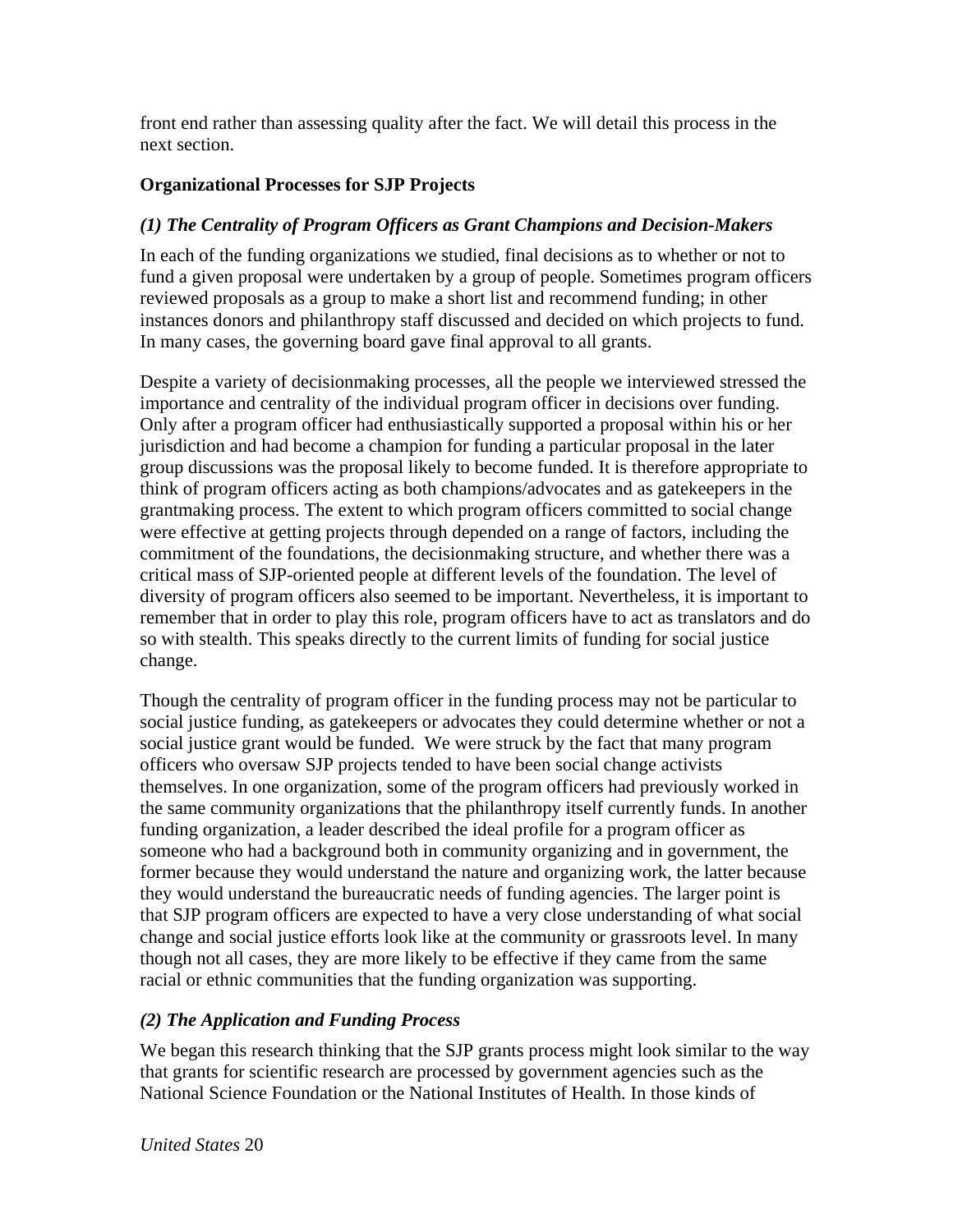institutions, researchers prepare elaborate rationales for proposed research that contain innovative ideas. Non-partisan experts then review the ideas and rate proposals. Grants are then made according to those ratings and the pool of funds available. However, as our interviews proceeded, it became clear that the philanthropic grants process is quite different from the image we brought from scientific research. The contrasts tell us a lot about the particular demands of SJP and the dynamics of grantmaking.

In scientific research, it is expected that the applicant will bring new ideas and projects to the table. In SJP, grantmaking organizations always welcome innovative proposals from community groups. However, project officers and the granting organizations also identify new issues and areas for community action within the grantmaking organization. They then encourage applicants to develop and/or modify proposals to bring them into alignment with the grantmaking organization's ideas and priorities. In interviews, several examples were given of ideas that originated in the SJP grantmaking organization and were then "marketed" to community organizations.

In scientific research, the reputation and past grant history of the applicant is a critical determinant of whether an activity will be funded. It is a plus, not a minus, that the current proposal is a continuation or an extension of prior successful research. The situation is quite different in SJP philanthropy, because (with occasional exceptions) the funding organizations placed a strong emphasis on the importance of supporting new organizations and new causes. Since the goal is social change, there is a certain reluctance in the funding organizations to fund "more of the same," while funding startup groups with novel agendas has cachet. A program director with more than fifteen years of foundation experience described this bias as philanthropies wanting to claim credit and wanting to be sure their funding makes a difference: "[I]t's really hard if you come in and you just fund a lot of good work that's already going on."

We see this proclivity as a serious barrier to affecting social change. One implication is that a really successful SJP community organization is likely to find its proposals become less attractive over time to funders, either because they have funded that organization before, or because other SJP funders have already supported that organization, so it is "theirs" not "ours." Sometimes established community organizers try to get around this by spinning off a "new" group to apply for grants to undertake a new activity. (We intend to explore this issue further in the phase of our research that looks at grant recipients.)

This taste for newness leads to a different weight being placed on the reputation of the people making the proposal. Program officers are likely to stress the *authenticity* of the SJP applicant(s). Authenticity, in this context, means several things. It does *not* mean that the applicant has been doing this kind of work for years and has a track record of accomplishment. Instead, authenticity asks whether the organization that is making the proposal is truly representative of the community that is to be served. In part, this is a matter of the race or ethnic background of the people who will play leadership roles in the grant activity. In part, it means that even if the applicants are members of the ethnic/racial community, it matters to the grantmakers whether the applicants have links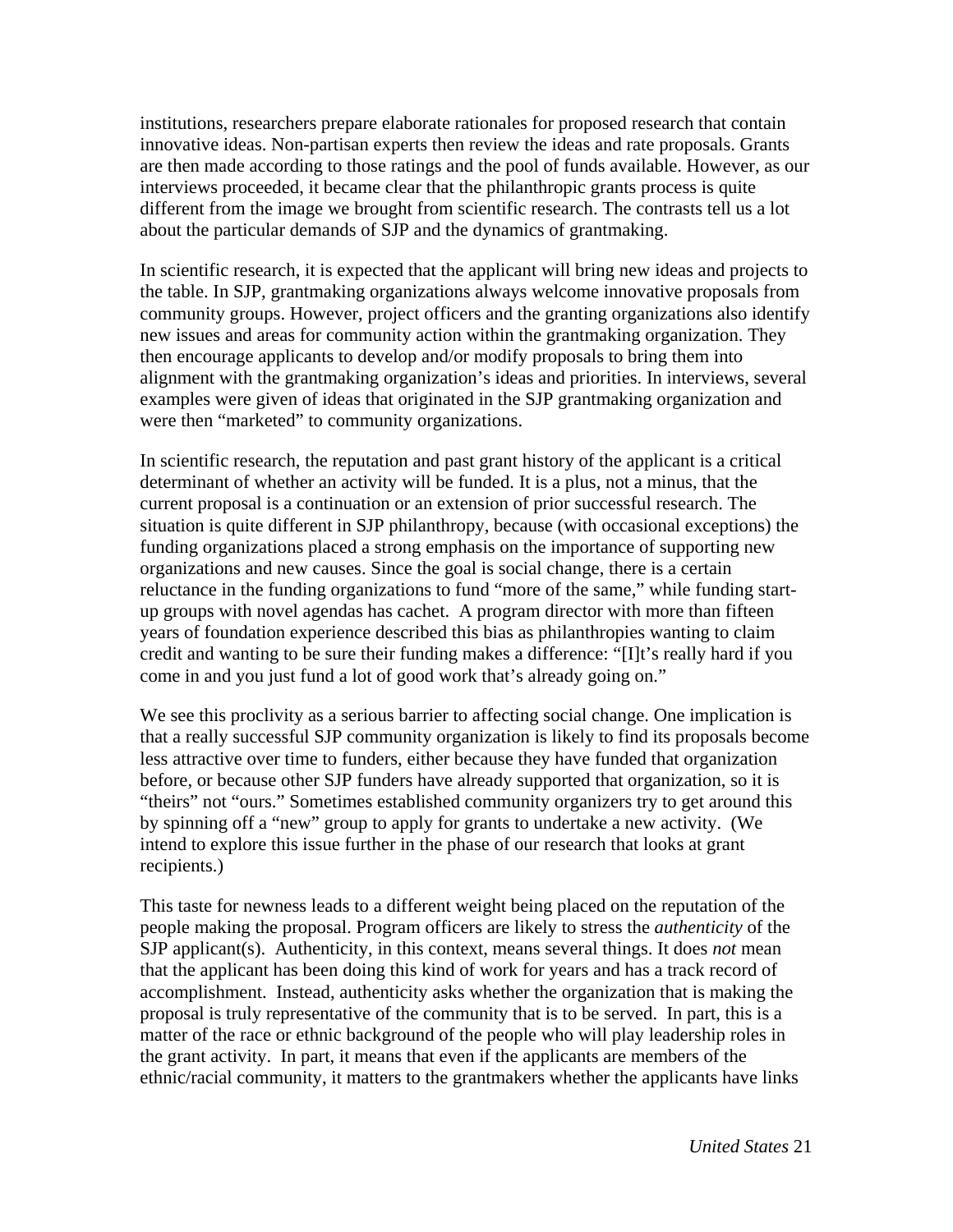to other institutions in the community: to churches, to other service agencies, etc. Are they well tied into the community?

Judging the authenticity of the applicant is accomplished through information collected as part of the initial application, but most of the SJP granting agencies we studied went far beyond this. After selecting some applications as promising, program officers often make site visits to applicant organizations. (In one SJP funding organization, program officers make site visits accompanied by major donors to the SJP organization. Both groups want to see for their own eyes what the applicant organization is doing.) The visitors want to meet the main people involved in the proposal; to see the activities of the organization in progress; to get a sense of the kinds of people currently being served and their level of energy and involvement. All of these factors, which matter quite separately from the formal written application, prove very important in leading program officers to throw their weight behind certain SJP proposals and not others.

The fact that many SJP program officers come from community-organizing backgrounds themselves means that they may have already known about the group or organization that has made a proposal, and even if they haven't heard of them before, the program officers can use their own networks to find out about how other community agencies or organizers view the applicant. Program officers are not unduly worried about applicants they do not already know. They have ways of finding out whether new applicants are authentic or not. This is important since the emphasis on empowerment means that a positive value is placed on applicants who in other contexts might be viewed as stigmatized or marginalized (e.g., ex-felons, or drug-users, or mothers whose children have been removed due to abuse). If program officers can determine, through site visits and calls, that individuals from these groups are actively engaged in community organizing and have been able to generate involvement by others, they become good candidates for funding, and are viewed as authentic rather than stigmatized.

Because a high value is placed on local leadership, program officers do not usually have high expectations for initial proposals or letters of inquiry. They realize that applicants may not be skilled in the bureaucratic aspects of budgets and proposals, and may need help defining and expressing their ideas. Identifying new groups with meritorious ideas, and then helping those groups to define their activities in the right language and format to be funded becomes an important task for program officers.

The picture we are drawing is one where the program officer acts as a gatekeeper. If the program officer believes that an initial proposal has merit, the officer conducts a site visit and may help the applicant to construct a convincing proposal. If the program officer decides that the applicant organization is either not authentic or lacks capacity, then they are not encouraged or given the kind of assistance needed to obtain funding.

There is another implication of the program officer's gatekeeper role that we wish to emphasize. The commitment to SJP funding within philanthropy is often sustained and encouraged by program officers who have community-activism backgrounds and who are members of the racial or ethnic group being served. A young program officer and former activist expressed her frustration: "I think most program officers don't have an activist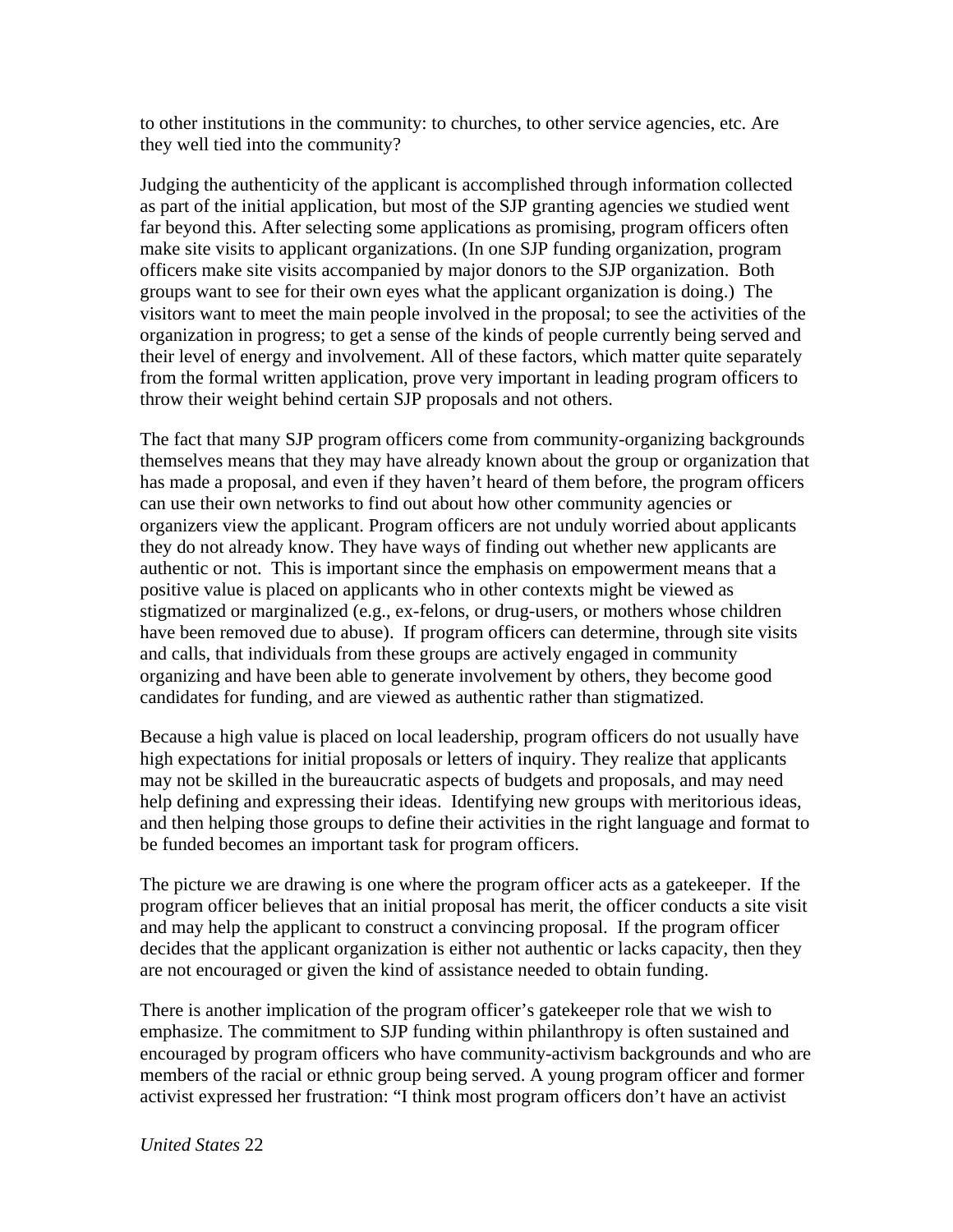<span id="page-23-0"></span>background… A lot of people have no idea what organizing is.…from my perspective, I think of all of the houses I had knocked on, or dogs I had to chase off. Or… how difficult it is to do like each portion of the organizing. But I think if you don't have that experience, how can you even imagine what it's like." To the extent that a funding organization has hired a cohort of program officers with this kind of background, it has built an internal constituency for this type of philanthropy. We believe that the numbers of SJP-oriented program officers in an organization not only reflects its current level of commitment to SJP funding, but also affects the volume of SJP grantmaking in the future. In others words, the program officers help push an SJP agenda within their funding organization.

Although some of the organizations not oriented to social justice did have "long-term grantees," we did not find evidence of direct interference in directing funding towards insiders in the grantmaking process. In interviews we asked whether board members played an important role in grantmaking and whether they used influence to get favorite projects funded. We were generally told that board members mainly dealt with matters of general policy and direction, and did not favor particular recipients for grants. Committees of program officers (or in several cases joint committees of funders and officers) made the important decisions about which applications to fund. Boards ratified these decisions rather than making funding decisions of their own. One interviewee indicated that sometimes board members brought potential applicants to the staff's attention, but from then on applicants received similar treatment.

Similarly, although program officers were champions for specific grants, they had to convince several of their fellows and/or the organization's president of their choice. They typically could not succeed without making a good case.

#### *(3) Extent and Length of Funding*

Each of the program officers we interviewed reported that there were many more applications for grants than they could fund. No one suggested a shortage of appealing applications. On the contrary, the process they described was of making hard choices and winnowing down large lists of potential projects into a short list of a dozen projects that could be funded. Money is clearly the limiting factor, not ideas or applicants.

The large number of applicants relative to resources only partly explains the fairly small size (\$10,000 per year was not unusual) and short period (up to three years of funding seemed usual) of grants being made by many of the philanthropic organizations we studied – both serious barriers to promoting social change. It indicates a "sprinkle dust" approach to grantmaking and an inability to develop a coordinated and focused strategy to promote social change. Program officers acknowledged that three years was a very short period for social change or community-organizing projects to yield results. Several also reported a reluctance to re-fund SJP organizations because there were so many deserving first-time applicants.

On this issue there appears to be an asymmetry between the orientation of SJP funding organizations and the needs of community organizations. Most funding organizations give short-term grants for relatively small amounts of money, and especially favor start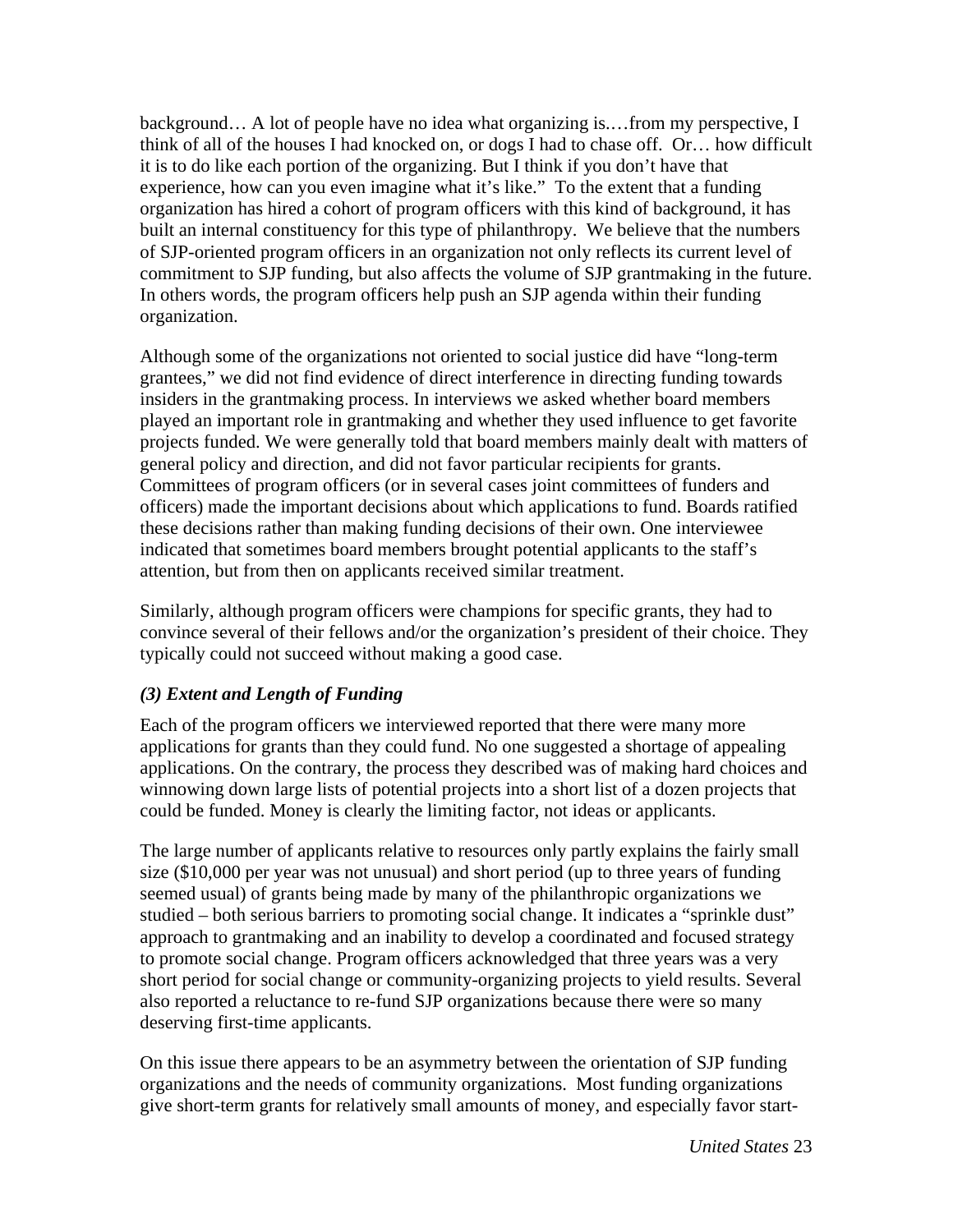<span id="page-24-0"></span>ups and novel approaches. By contrast, successful social change organizations are likely to need reliable ongoing funding for SJP projects, including sustaining grants and grants for staff and infrastructure, not just start-up costs for new projects. We will examine this in more detail when we undertake the grantee part of our research.

On the other hand, one of the philanthropic organizations that did not describe itself as oriented to social justice and did not fund grassroots groups, but included some social justice funding, contradicted this short-term, small-funding pattern. This organization, which was an exception, showed a strong preference for funding organizations that had a substantial track record. It had a minimum dollar amount for funding, and it funded activities for longer periods of time (five years and up). It had developed some long-term relationships with grantees that were funded repeatedly, although for different projects. This foundation philanthropy was larger, in terms of endowment, than most of the grantmaking organizations in the sample.

#### *(4) The Ongoing Relationship Between Funders and Recipients*

Foundations place varying degrees of emphasis on ongoing technical support for grant recipients and have varying philosophies about how to provide this support. A program officer with experience in community organizing explained:

"We're not always looking over their shoulder and saying, "Well, how's this going?" you know, "What are the numbers on that." We're not always involved in their activities. … We really try to give them as much autonomy as possible so that they don't feel that we are either interfering or that we're telling them how to run the program."

In other foundations, program officers take a major role from the onset in developing proposals. In the words of a program director who has worked at her medium sized foundation for five years:

"One of the things we do is we spend a lot of time with groups developing their proposals... Helping people develop their proposals *because in some ways it's program planning* [our emphasis]. So we get these massive problem statements. Huge set of activities, tiny budget. So it's like, you can't do all this. ... Work with them on what's feasible, what's viable. Probably the biggest area is groups having difficulty articulating kind of their concrete objectives for a certain kind of work..."

Program officers make considerable efforts to cultivate applicants whose initial proposals are incoherent. The same program director explained,

"We'll pick up the phone and call them. And just say 'it's a really interesting idea,' politely. 'Didn't get your proposal. Here are some of the questions we have.' And kind of give them a chance to send, often what we will ask them to do is just send an updated letter explaining.. answering questions that we have for them."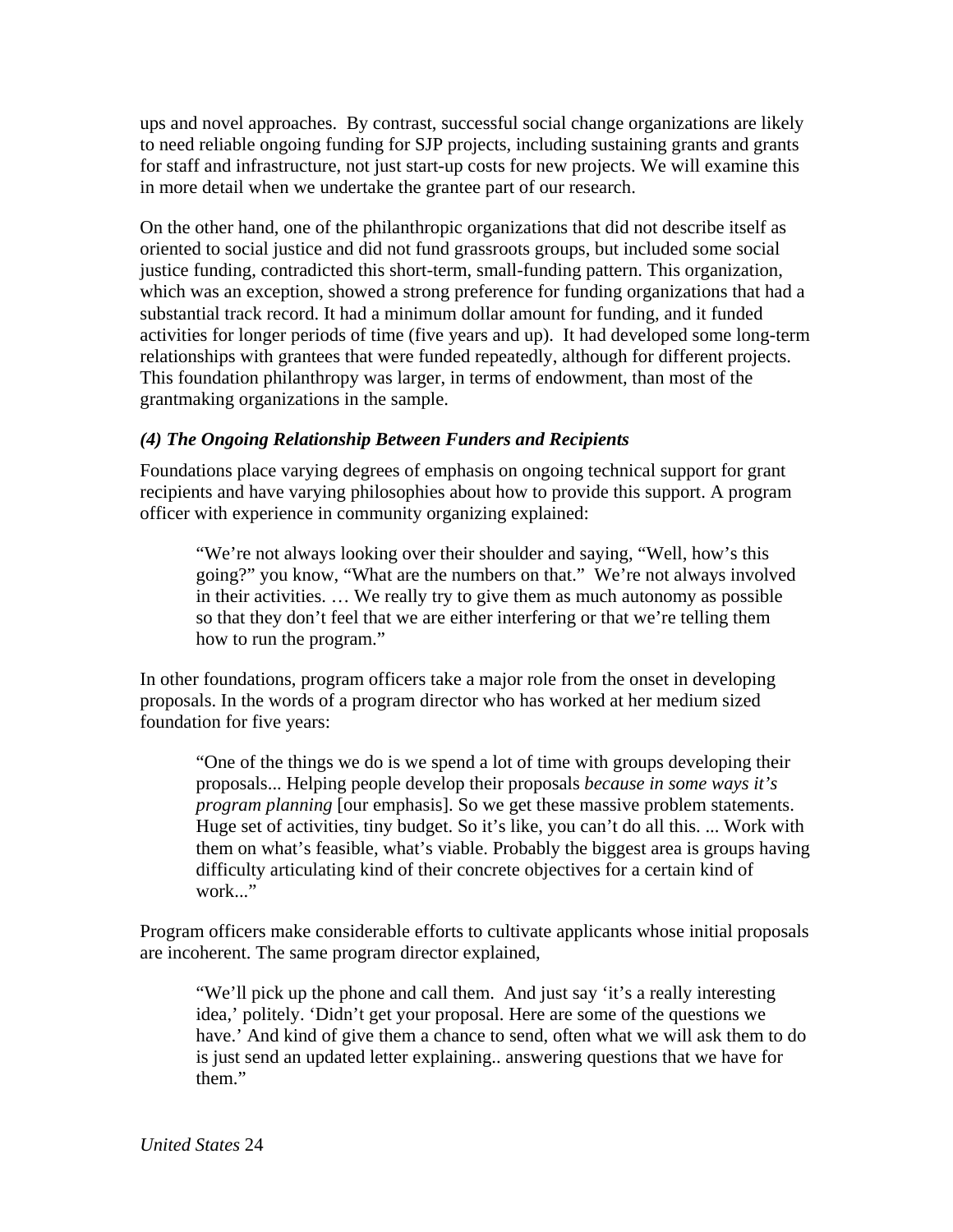<span id="page-25-0"></span>The technical assistance sometimes continues well beyond this initial phase and becomes quite elaborate after funds have been granted. A program officer at a large foundation described technical assistance and organizational capacity-building as part of the responsibility of the foundation:

"You've got to dance with whose in the gym so if there aren't strong organizations to fund what needs to be funded we've got to find ways to make them strong organizations. And we're actually part of a funders' collaborative … that's focused on capacity-building for local—the whole point of it is, is technical assistance and capacity-building for local nonprofits."

A program director at a medium-sized foundation described sending staff to help a grantee with board development:

 "And I would say that the staff do most often fundraising work, work development.... They might do organizing training... or assistance. We also through consultants do a lot of strategic planning. Finance... kind of get financial systems in better order... media training... a wide range.... Virtually all of our groups get the money and technical assistance."

#### *(5) Experimentation and Failure*

Program officers who fund SJP projects recognize that, in general, SJP funding is at higher risk for failure than more traditional service-provision philanthropy. SJP grantees are often smaller and less mature organizations, and the organizations often undergo upheavals as people leave or enter. Some SJP grantees "invest so much in the program and not in the organization... they got all these great people and the institution falls apart around them.... You know basic things like there's no filing system, so they can't find where they put the grant reporting requirements."

Some SJP organizations are run by people who are very skilled at the community organizing or activism aspects, but are not skilled at running the organization. These two goals compete for their energies and attention.

Program officers acknowledge these problems among SJP recipients but argue that it is well worth taking the risk of failure. One officer noted that higher-level administrators in grantmaking organizations need to change their expectations that every grant will be a success.

#### **IV.RECOMMENDATIONS: IMPROVING THE PROSPECTS FOR MORE SJP FUNDING**

We were asked by the Ford Foundation to draw out the implications of our research findings for practice, and especially to think about things that might increase the amount of social justice philanthropy being undertaken. We have the following recommendations, derived from our research: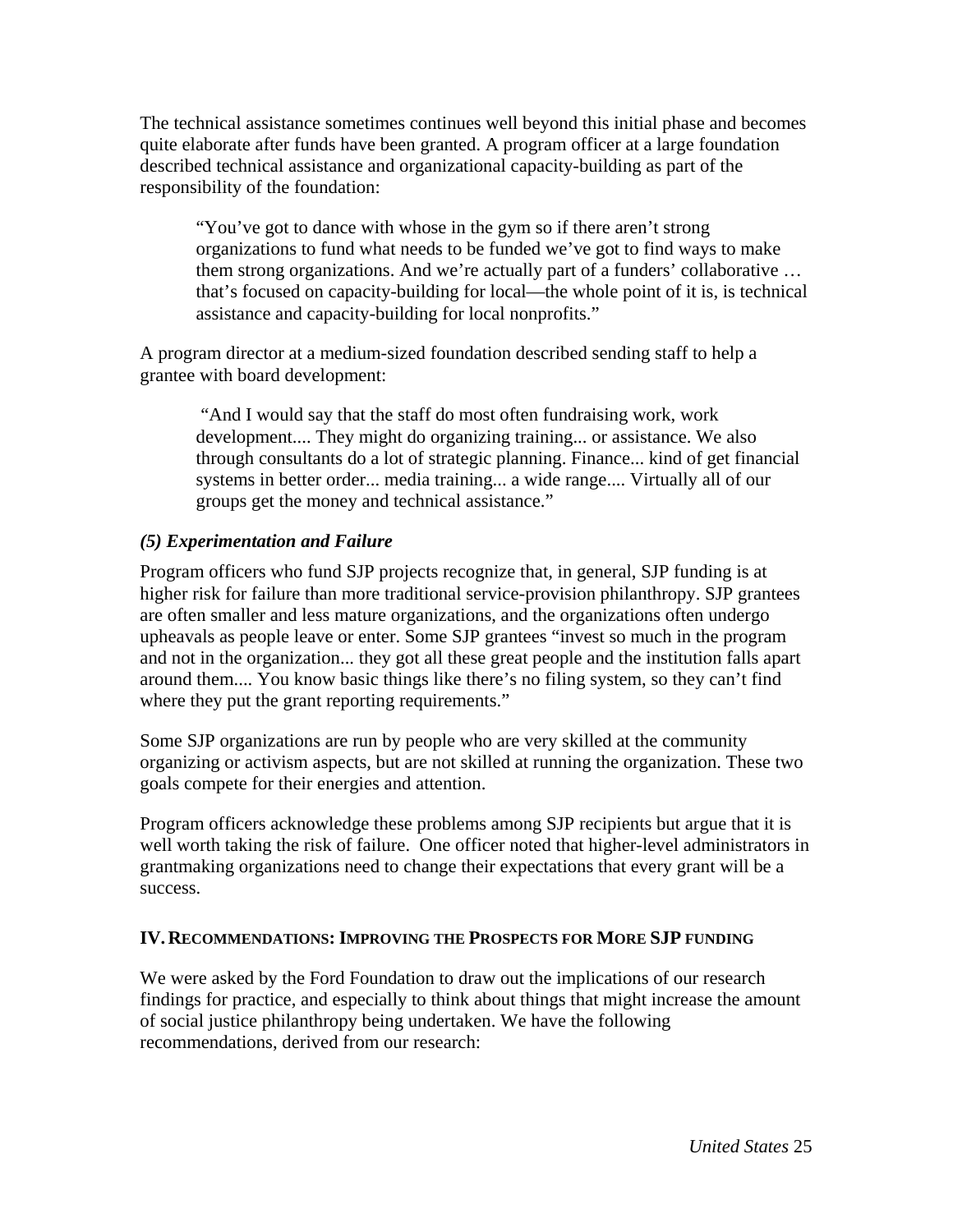# <span id="page-26-0"></span>**Leadership Strategy**

While a number of strategic frameworks to advance social change exist,  $9$  our research indicates that they are not widely disseminated or implemented. It would be worthwhile to build on these approaches, which include: supporting organizations, rather than projects; providing long-term funding; promoting community representation on foundation boards; and coordinating grantmaking and foundations around a social justice mission. These practices are limited to a small number of funders. Building on these points, key foundations and affinity groups (see section below, on *Sector-Wide Initiatives*) can play an important role as conveners to elaborate a strategy that has five main components.

- 1. convoking a series of meetings with the objective of developing a philosophy of change and a theory of how that change can be realized. We recommend that those meetings include foundation personnel, academicians, and nonprofit practitioners;
- 2. funding research to analyze inequalities to determine their juridical, legislative, economic, and political causality;
- 3. elaborating projects designed to address these inequalities at their structural levels;
- 4. developing an overall funding strategy across foundations, including mainstream foundations. This strategy would expand the range in which foundations could engage in social justice funding while staying within their mandates and provide cover for some of the risk-averse behavior detailed in this report; and
- 5. identifying the types of organizations that could serve as appropriate partners at the community, policy, legal, constituency-building, and lobbying levels, and in doing so marshal the range of organizational skills needed to make social change.

#### **Program Officers**

Most of the funding organizations that we studied drew some of their program officers from racial/ethnic communities concerned, and several had recruited program officers who had previously worked as community organizers in various community-based organizations. Program officers with this kind of background were among those most committed to a social justice perspective. They not only identified and encouraged grant proposals that had an SJP character, they pushed within their own organizations for more funding to be allocated for these kinds of grants, and they helped persuade their colleagues of the value and importance of an SJP approach.

<span id="page-26-1"></span><sup>&</sup>lt;sup>9</sup> For two examples, see Michael E. Porter and Mark R. Kramer, "Philanthropy's New Agenda: Creating Value," *Harvard Business Review*, November-December 1999, and "Understanding Social Justice Philanthropy," National Committee for Responsive Philanthropy, 2003.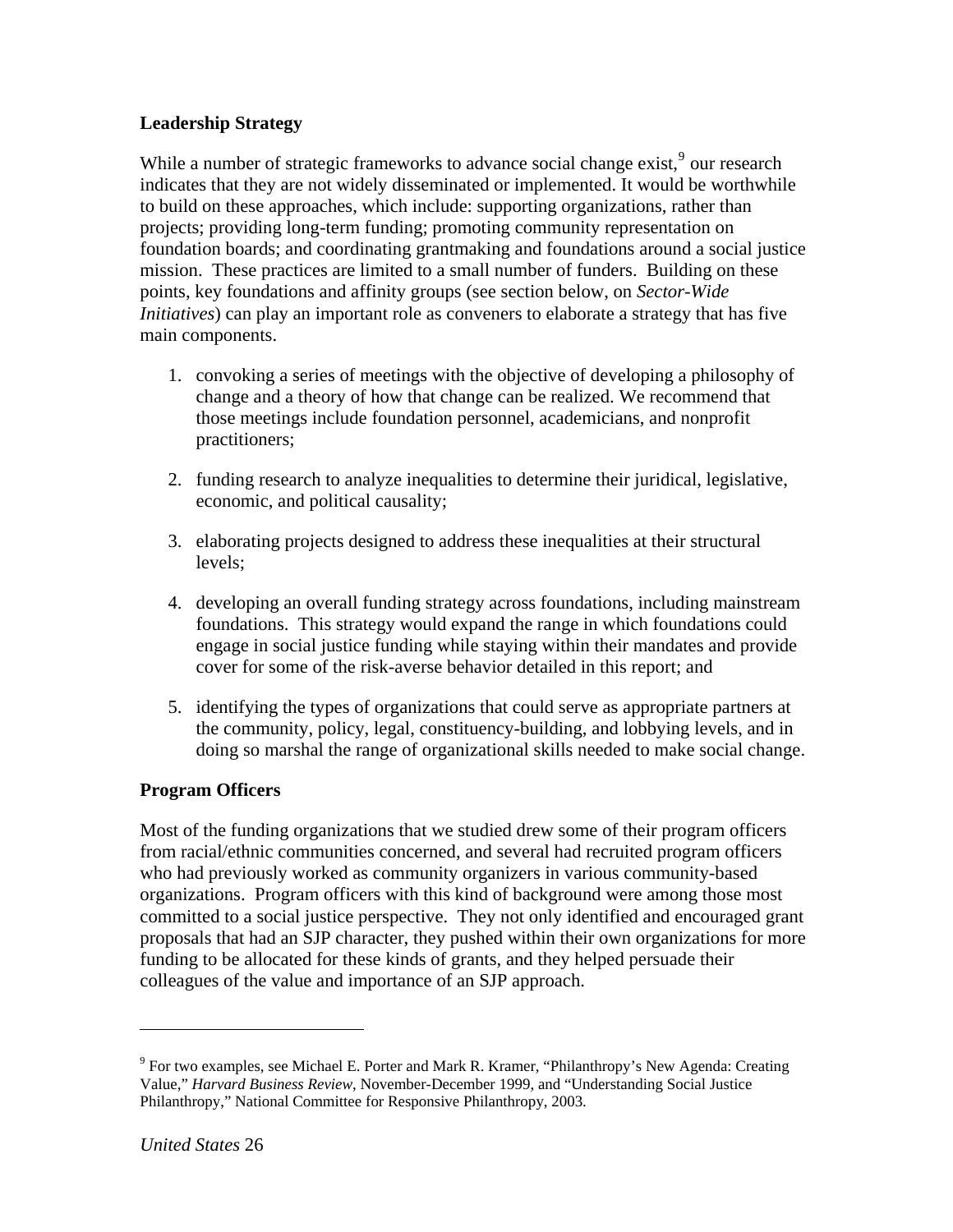If one wants to increase an emphasis on social justice or social change within existing philanthropies, one approach is to increase the numbers of program officers who have these kinds of backgrounds. While it appears that a number of today's philanthropic organizations are nominally committed to diversity and to hiring a racially and ethnically diverse workforce, these efforts need to be strengthened.<sup>[10](#page-27-0)</sup> Outreach efforts that looked for potential program officers among individuals who worked as community organizers or held similar roles would also be particularly effective, regardless of the individual's race or ethnicity. An interviewee with community-organizing experience found the lack of community organizers in foundations to be an obstacle to good social justice grantmaking: "A lot of foundation staff people were arrogant and had no clue about community organizations, what really constituted community change." Rather than leaving it up to individual philanthropies to search for such individuals, as tends to be the case at present, it might be fruitful to consider programs that could fulfill this role collectively for the philanthropic sector in general.

One can imagine a program officer training initiative with the goal of recruiting people with experience in community organizations who are interested in the possibility of finding jobs in the philanthropic world. Such a program could introduce those participants to the culture, expectations, and job structure of grantmaking organizations. It could draw on program officers and other individuals already in grantmaking sectors, to talk about their jobs and careers and to provide the kinds of concrete advice needed to make the transition successfully. The goal of such a program would be to increase the pool of candidates for program officer and related jobs, particularly among persons from disadvantaged communities who had experience in grassroots organizations for social change.

Another way to increase SJP activities within grantmaking organizations would be to facilitate the creation of professional networks and support groups for current program officers who are interested in a social change agenda. Such forums would provide a mechanism for sharing experiences and discussing best practices: How do you sell SJP? How do you make SJP compelling within your organization? Our sense from the interviews was that program officers would welcome the opportunity to network with like-minded individuals. This might be done as part of an existing national conference, or perhaps on a more local or regional level. In addition, there are many affinity groups that could be spurred to play a more active role in developing and disseminating ideas about SJP.

<span id="page-27-0"></span> $10$  There is indeed some diversity among program officers and to some extent on boards and among CEOs. However, it is uneven and by some measures the foundation staffs are less diverse now than they were in the year 2000. According to data published in the Council on Foundation's *Grantmakers Salary and Benefit Reports* in 2000 and 2004, racial/ethnic diversity at the levels of chief executive officers, chief giving officers, and program officers *declined*. From 2000 to 2004, the proportion of minorities in CEO/CGO positions dropped from 5.3 percent to 5.1 percent and their share of program officer positions decreased from 33.2 percent to 29.6 percent. Furthermore, the term "diversity" is often somewhat ambiguous and expansive and may not be limited to historically underrepresented US racialized minorities.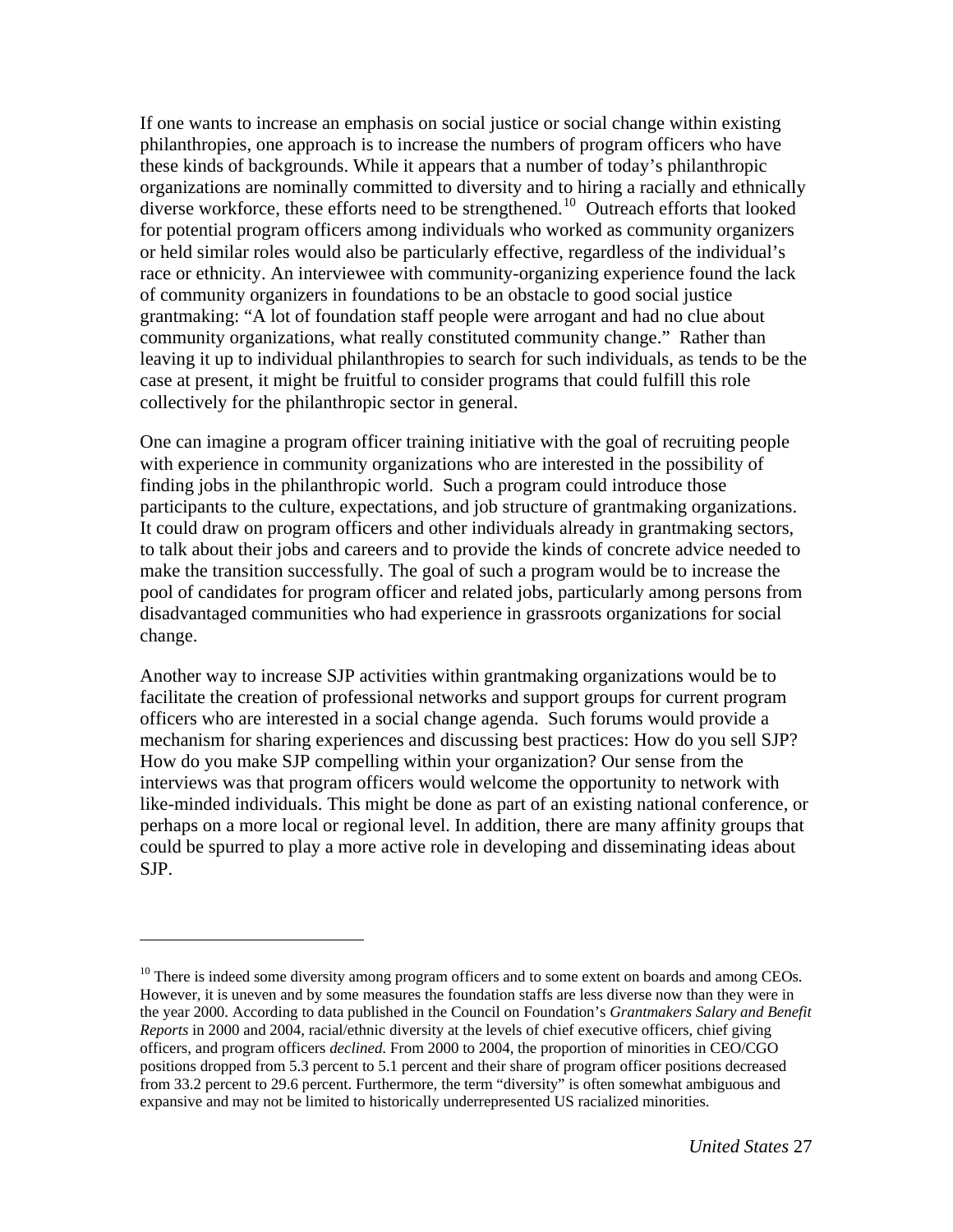<span id="page-28-0"></span>Training about how to "sell" social justice funding would be an important function of this approach. A director at a medium-sized social justice-oriented foundation noted:

"Social justice grantees…are seen by many funders as … threats to institutional order. They are seen as rabble rousers who are going to confront the system, who are going to agitate….I believe that social justice grantees need to understand when agitation is important and when it is not.... You've got to be able to share. You've got to be able to…be smart to put your social justice programming into context. What policy issues are affecting the situation that you're trying to deal with now? And you should be able to be very precise about the kind of outcome you're trying to effect within this context."

It is important to keep in mind that program officers operate within prescribed organizational structures, budgetary guidelines, missions, and priorities. They have some latitude to effect change, but this latitude occurs at the margins, in convincing colleagues, in the use of discretionary funds, in the mobilization of professional networks. "Selling" or, as described earlier, "translating" SJP has its limits and is not the same as setting organizational priorities or determining program areas.

#### **Within Individual Funding Organizations**

We suggested earlier that most funding organizations mix social justice projects with support for more traditional service approaches, and that the mix within any one philanthropy reflects ongoing dialogues between boards, presidents, and program officers. Increasing SJP funding is in large part a matter of expanding and intensifying that internal dialogue, of facilitating processes of education and discussion within individual foundations.

One feature that we observed in public foundations involved encouraging small numbers of board members to participate in site visits of projects that the foundation was funding or was considering funding. In the context of public foundations, which have to raise funds on an ongoing basis, these joint site visits by donors and program officers were intended to educate and build commitment among funders backing the project or initiative. However, the visits also served an educational function, informing board members of what local community organizations were doing and what their needs were. Reportedly, this approach was very important in building commitment. One respondent noted that communication between the foundation board, staff, and grantees "breaks down that barrier between the board and its board room and the grantees with their begging bowls, supplicants at the door of the foundation." Despite the danger of board interference in the workings of the grantee, this practice might be adopted more generally, and it might prove useful. In terms of educating those on the board about social change projects, regular site visits might be effective in building a greater awareness of those projects.

Encouraging a greater commitment to a social change agenda would also be served by increasing the number of people on philanthropic boards who live and work in the communities served by SJP activities. We recognize the barriers to increasing diversity of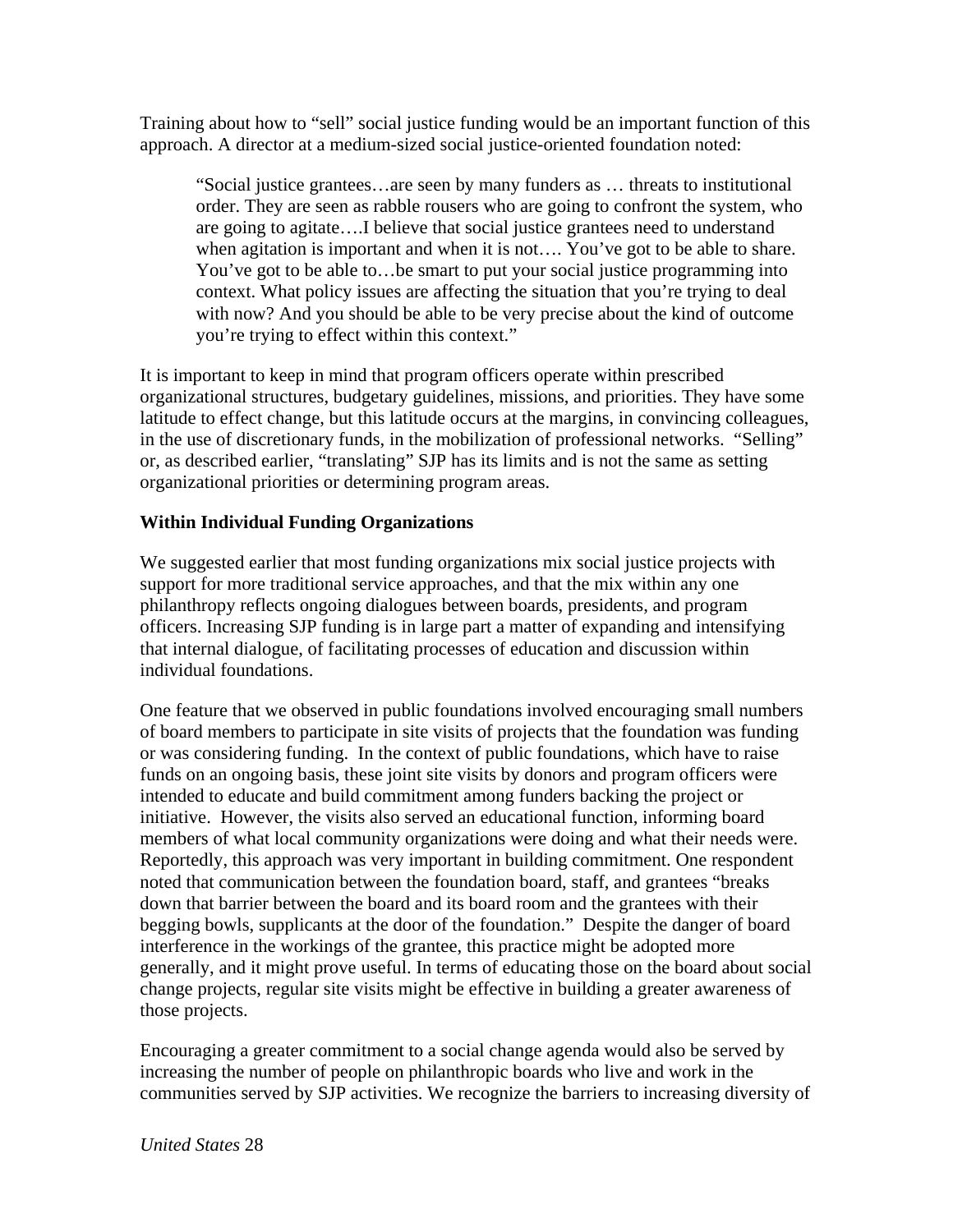foundation boards, since they tend to be self-selecting and are often relied on as financial managers or contributors, but we believe that this is one factor that affects a foundation's willingness to prioritize a social change agenda.

In several of the institutions we studied that had a track record of SJP activities, funding was very limited, leading to small scale and short-term support of SJP programming. In other foundations, where money was more plentiful, there was less familiarity with the SJP approach, and a more traditional mix of funding was found. The following table reports figures for foundations of different sizes based on the foundations within the research sample. Only average figures are reported in order to protect the confidentiality of individual philanthropies.

| Foundation size | Total assets  | Annual grantmaking | Average grant |
|-----------------|---------------|--------------------|---------------|
| Very small      | \$2 million   | \$200,000          | \$3,000       |
| Small           | \$32 million  | \$3 million        | \$20,000      |
| Medium          | \$102 million | \$28 million       | \$26,000      |
| Large           | \$3.5 Billion | \$140 million      | \$76,000      |

The smaller foundations have far less to give out as grants and as a result make small grants. However, the foundations that focus on funding social justice grants are all small or very small. Consequently, there is a potential for partnerships and collaborations between philanthropies to overcome this problem of limited resources, but partnerships seem rare in practice. One kind of partnership might involve joint ventures between funding institutions, where each agrees to support one part of a project, or perhaps agrees to fund one phase of a program and then hand it over to another partner for funding. The idea is to increase either the scale of funding or the length of time funding continues, to allow more ambitious projects to take place. At present the typical SJP project is funded at a very modest level. This model would also allow foundations to fund at their risk/comfort levels, while contributing to an overall social justice effort.

The self-sufficiency and relative isolation of many foundations can discourage social justice funding. It would be easier to advance a social change agenda if there were greater coordination and more partnerships among philanthropic organizations. Collaboration might be especially valuable if larger philanthropies were to team with smaller ones for particular SJP projects. In addition to leveraging money from foundations that may not otherwise fund a social justice project, collaborative funding can work to reduce the stigma attached to social justice projects. In the words of a director with more than fifteen years of foundation experience,

"The foundation world is in many ways a 'me too' world. Nobody wants to jump into the pool first but … you jump in it is warm, there are no piranhas you swim to other side of the shore then [other foundations] are more encouraged to jump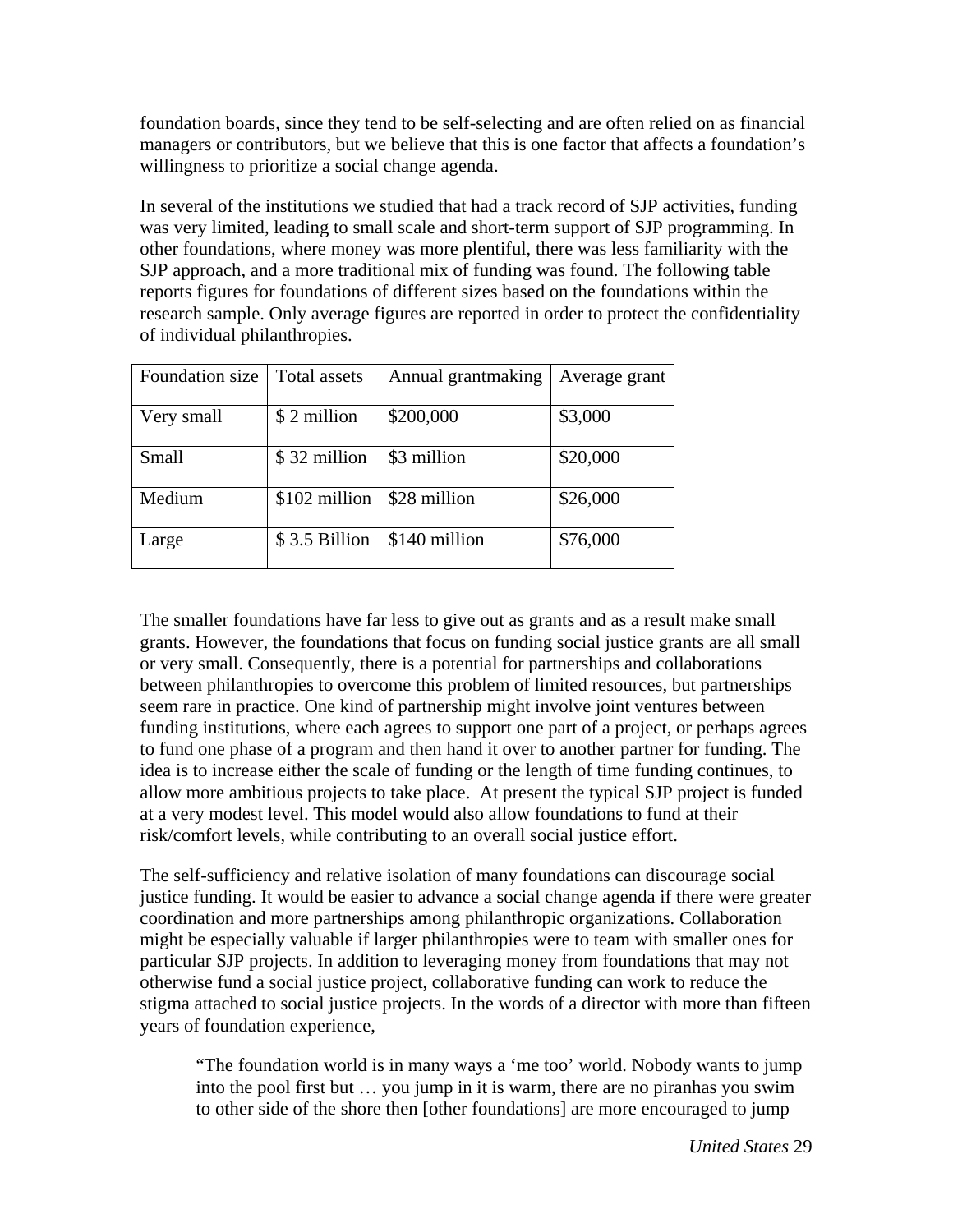in. So that is the strategy of getting folks…Jump in, show an example, do the preliminary work [and] *share* that. Don't hoard information. Create all kinds of opportunities for dialogue, and letting folks know what you are doing …, You open up more minds and more opportunities for them to also to jump in."

Another possibility would be to increase collaboration between national foundations and local and regional philanthropies that are not involved in social justice work. In this model a national foundation would commit money to a local collaborative social justice project and seek a lead donor in that region who either matches the contribution or takes a lead role in encouraging other local donors to contribute: "What's going to incentivize … is going to be the national money that almost embarrasses the local funders into saying here's a pot of money right in front of you." A director of a large national organization underscored the importance of persuading local and regional foundations to become involved with social justice funding, "because at the end of the day, that's where it has to happen".

There were one or two foundations in our sample that had aggressively embraced collaboration and partnerships, for example in order to fund an education project that cost around \$250,000 per year (which is very big by SJP standards). In other examples, funding agencies that could not support an application themselves were willing to recommend the proposal to other philanthropic organizations. Overall, however, we were struck by the small scale of most SJP grants and the relative isolation or independence of SJP funding institutions. This leads to a fragmented field of philanthropy and to grants that are small in scope, size, and duration.

The short duration of funding is especially problematic for SJP projects. As an executive director with more than twenty years of foundation experience put it: "I think a core challenge is that...the groups that we fund... what they are seeking to change is something that takes time. And I'm talking, often seven, ten years. And we as foundations, as funders, work in a much shorter time span of three years."

In order to remedy this, a small foundation we studied had begun to act as an intermediary organization. It lacked funds to support sufficient SJP programming inhouse but it had many ideas and ambitions, a much larger agenda for activities it wanted to make happen. Alongside its more conventional grantmaking activities, this organization therefore began to develop ideas and position papers, and to pour much of its energies into building relationships with other philanthropic organizations within its general area of interest. It undertook several years of work, making presentations to presidents and boards, building interpersonal ties and trust, convincing others in the philanthropic world of the viability of certain kinds of programming. At the end of that period, they had succeeded in persuading several funding agencies within their area to collaborate and jointly fund projects. In addition, they had created a kind of affinity group among foundations within their area that was an important intellectual resource for that whole area of philanthropy.

The lesson we draw from this example is that greater coordination and more partnerships are possible across foundations operating in the SJP area, but this task becomes a major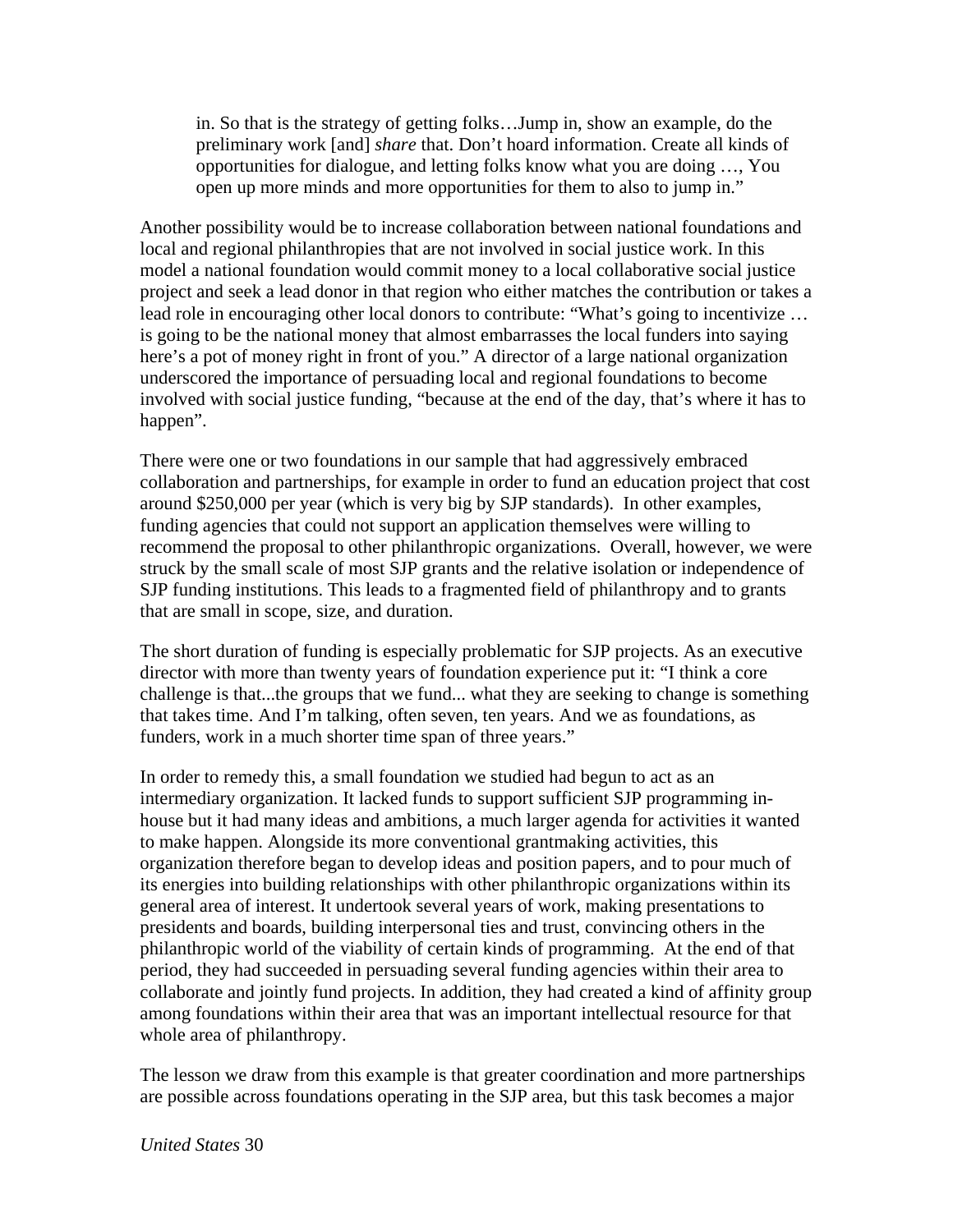<span id="page-31-0"></span>commitment in time and energy for whichever organization decides to undertake it. It is probably not necessary for each foundation to make great efforts to build bridges or establish joint ventures, as long as one foundation does undertake this coordinating, coalition-building, mediating function on behalf of the larger group. The whole group can benefit from the organizing efforts of one, and our research indicates the importance of individual philanthropies taking on this mediating or leadership role.

#### **Sector-Wide Initiatives**

In our interviews and reading of documents we expected to find more strategic thinking about social change, and discussions about strategies for bringing about systemic change, and about the role of the philanthropic sector in this effort. Two of the foundations we interviewed did dedicate part of their mission and budgets toward increasing social justice grantmaking at other foundations, whether by sponsoring networking projects or leveraging money through collaborative funding projects. It would be valuable to support existing sector-wide discussions about strategies for SJP and social change, perhaps under the auspices of an organization like Independent Sector. Such a discussion could address the pros and cons of strategic funding strategies for social change – from supporting community organizations to supporting advocacy, legal interventions, and research. Discussions of public controversy and of limits to more activist philanthropy might also inform that agenda. Issues such as the size, scope, and duration of support should also be highlighted.

One director of a large national philanthropy suggested that these interventions could be facilitated by national trade organizations, like the Independent Sector and the Council on Foundations, taking an active and leading role in demanding that local and regional foundations diversify their boards: "Until there is pressure to change the boards and to diversify the boards of foundations – local foundations – you are not going to see any of them embracing these themes, these issues as a priority. It's just not going to happen."

Now may be the right time for these changes. The current political environment surrounding foundations is pushing umbrella organizations into leading roles and may help to foster coalition-building.

It is also the case that several respondents felt isolated because of their orientation and/or race and gender and expressed a strong need for support groups that provide both emotional support and information.

#### **Future Research Directions**

 $\overline{a}$ 

The first phase of our research effort looked at SJP in private foundations in the US. Additional areas of research have been suggested both within the research team and by experts in the field. They follow.  $11$ 

<span id="page-31-1"></span> $11$  We are thankful to our review readers for raising many of these questions.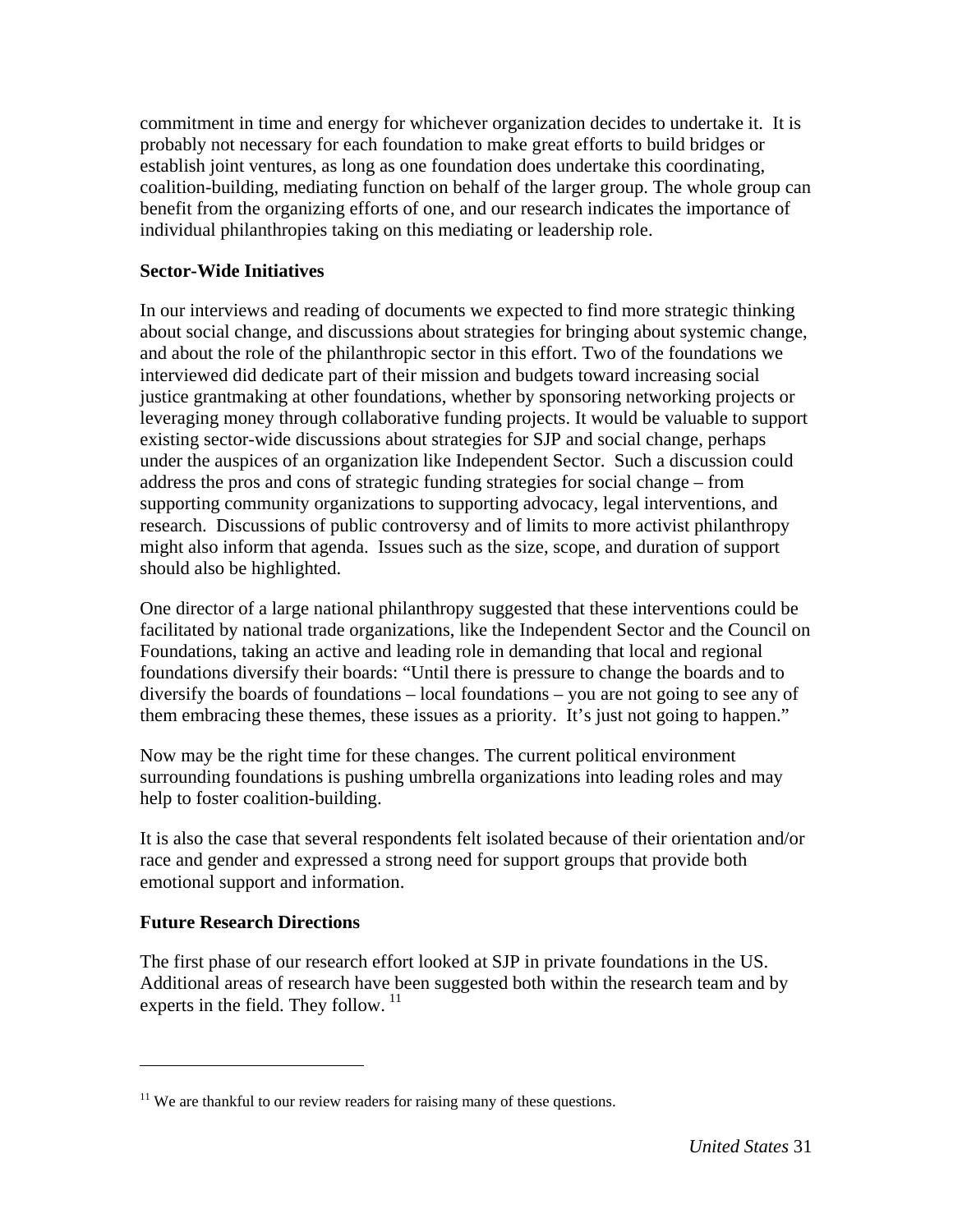There are a core group of social justice funders, some of whom we included in our sample. It may be useful to focus more explicitly and in greater depth on these funders. In particular we could examine: the theory of change under which they operate; how they structure their organizations and marshal their resources around a social justice mission; how they raise and/or leverage funds; how they identify and fund grantees; how they collaborate with more mainstream foundations; and how they engage, to the extent that they do, the public and business sectors in their work.

We have not examined how the recipients of foundation grants view efforts to promote social change. We do not know what particular implementation challenges arise with SJP projects. We do not know the impact of collaborative strategies and whether cluster grantmaking enhances organizational capacity or creates inter-institutional tensions. We do not know the consequences of the power differential between funders and grantees. And perhaps most importantly the *balance* between community authenticity and SJP foundation leadership strategies needs careful examination.

We need to know more about the role of the board and the CEO/president in setting organizational culture for SJP grantmaking, particularly in more mainstream foundations. What set of forces/circumstances might require a foundation CEO (or board) to decide to commit to the implementation of SJP? What are the operational functions that help promote and sustain effective "learning modalities" to inform SJP grantmaking? What role does an explicit articulation of an SJP "vision" play in aligning staff functioning and grantee functioning to optimize stated social justice outcomes?

Finally, the research perceives the importance of fostering more diversity within the foundation community. Yet the relationship between a diverse staff and social justice funding is undocumented and much more needs to be known about the relationships among diversity, foundation culture, and decisionmaking. This area of possible research also includes an examination of relationships within alternative funds, racial, ethnic/tribal funds, and home-town associations, and between these organizations and mainstream philanthropy.

These are the sets of questions that we hope to turn to in future phases of this research.